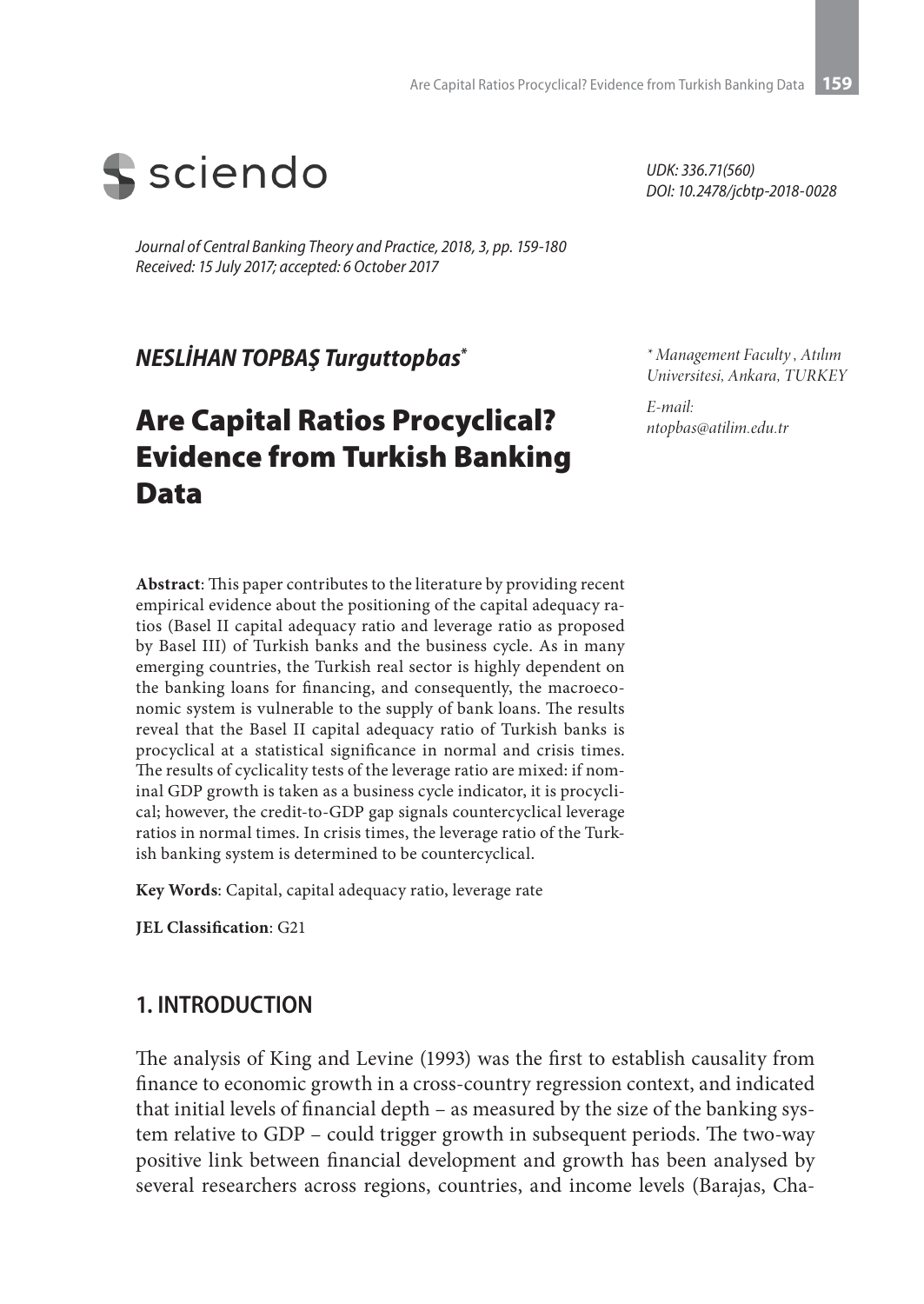mi, and Yousefi, 2013; Nili and Rastad, 2007; Khan, Senhadji, and Smith, 2001). However, recent studies indicate that there is a significant, bell-shaped, relationship between financial development and growth, a situation described as the "too much finance" effect (Arcand, Berkes, and Panizza, 2012).

In favour of this approach, in their study prepared for the Bank for International Settlements (BIS) – employing data from 50 advanced and emerging-market economies for 1980–2009 – Cecchetti and Kharroubi (2012) determined that beyond a certain level, financial deepening is associated with slower rather than faster growth. Law and Singh (2014) found a similar effect in the relationship between GDP growth and the size of the financial sector. Fabris (2018) underlined the dilemma arguing whether monetary policy should only be concerned with price stability or it should use its instruments and tools to support other objectives as well, such as economic growth. A literature review concluded that although there is a wide range of studies on the relationship between monetary policy and economic growth, the nexus between the two remains inconclusive (Twinoburyo and Odhiambo, 2017)

Although financial systems in emerging markets have deepened substantially in recent decades, most remain below the levels reached in advanced economies. As of 2013, outstanding private credit accounted for close to 50 percent of GDP in average emerging markets, and more than 130 percent of GDP in advanced economies, despite the deleveraging process that has taken place since the 2008 global financial crisis (Sahay et al., 2015, p.6). It is a fact that emerging economies have rebounded more quickly and sharply from the crisis; the reasoning may lie in the moderate depth of their banking sectors. Even so, efficient and stable banking systems are essential for emerging markets to achieve long-term balanced development, and to absorb various types of shocks. By this route, the manual has become rule-based regulation as imposed by international institutions such as BIS. Within this framework, the capital adequacy of the banking system in particular has been the focus of concern since the 2000s, gaining additional importance after the 2008–2009 crises. The principle-based approach to capital and liquidity requirements for the financial institutions of the U.S. Treasury can be summarized in three principles: (1) Capital requirements should be designed to protect the stability of the financial system, not just the solvency of individual banking firms; (2) Capital requirements for all banks should be increased from present levels, and should be even higher for financial firms that pose a threat to overall financial stability; (3) Banking firms should be subject to a simple, nonrisk-based leverage constraint and also to a conservative, explicit liquidity standard (Prasad, 2011, p.7).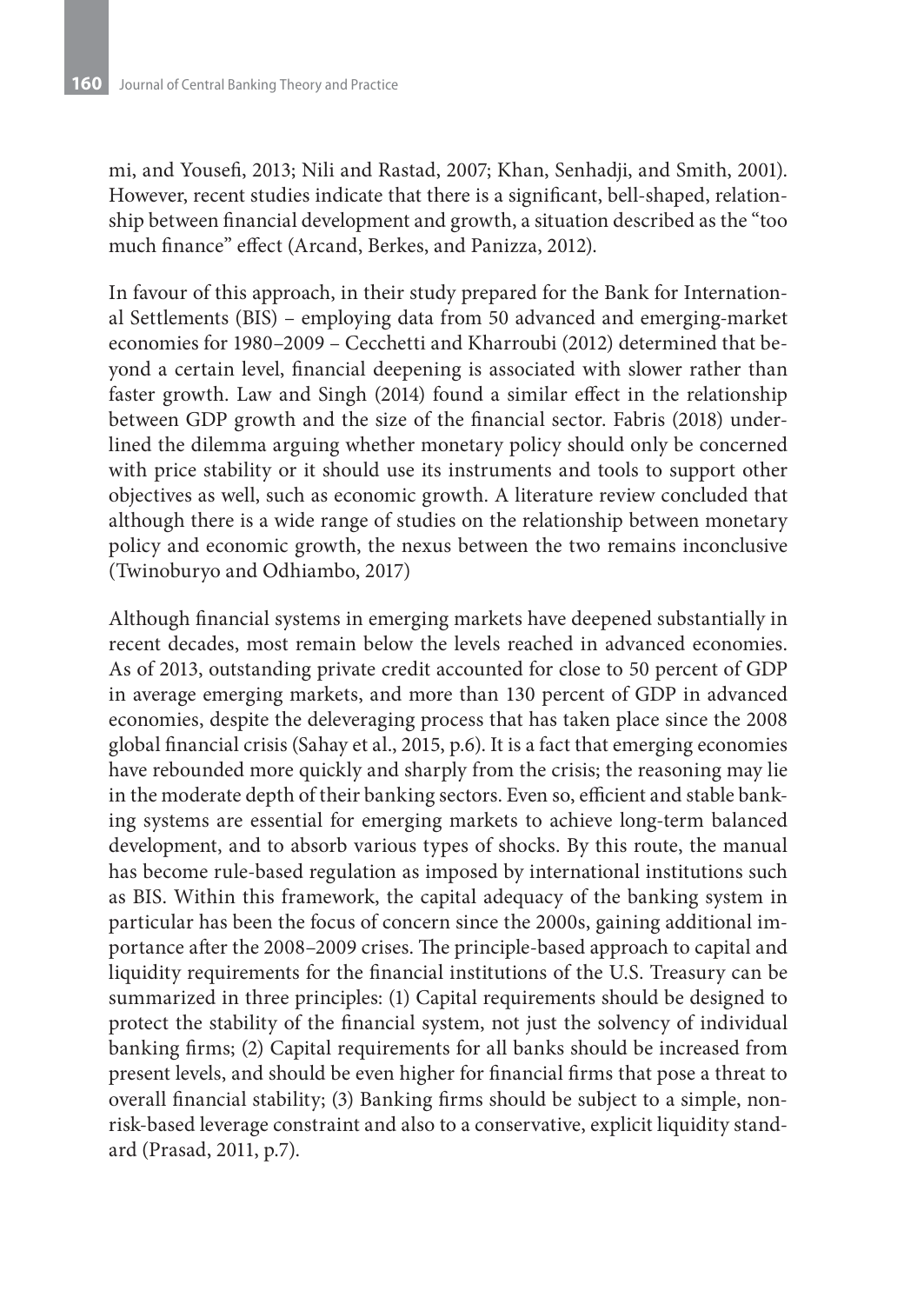Basel I was the first of the international standards specifying the minimum amount of capital a bank must have in relation to its assets, and it was published in 1988. This standard eventually developed into Basel II – published in its first form in 2004 – which took greater consideration of the risks with which a bank's different assets are encumbered. Basel II has aimed to align the minimum capital requirement on account of credit risk, market risk and operational risk. The options for calculating the capital charge for credit risk are the standardized approach and internal ratings-based approaches (IRB). The three options for calculating operational risk are the basic indicator approach, the standardized approach, and the advanced measurement approach. A similar structure applies for the measurement of market risk.

However, the financial crisis of 2008–2009 revealed that even revised, the risksensitive approach of Basel II was not adequate to secure the banking system`s resilience to financial stress. Even the weights applied to asset categories when calculating the denominator of the Basel II capital adequacy ratio had failed to precisely reflect the portfolio risk (Acharya and Richardson, 2009; Vallascas and Hagendorff, 2013). Based on the lessons of the latest financial crisis, the capital adequacy regulations of banking were revised into Basel III, to be completely implemented no later than by 2019.

The relationship between the business cycle and the capital adequacy of the banks operating in many different countries has been investigated by many researchers. Each country has its own peculiarities in terms of economic dynamics and the configuration of its financial sector. The results of these studies have contributed not only to the academic literature but also highlighted the public authorities when deciding about economic and financial operating and regulatory policies. This paper contributes to the literature by providing recent empirical evidence about the positioning of the capital adequacy ratios (the Basel II capital adequacy ratio and the leverage ratio as proposed by Basel III) of Turkish banks and the business cycle. As in many other emerging countries, the Turkish real sector is highly dependent on banking credits for financing, and consequently, the macroeconomic system is vulnerable to the supply of credits. On the regulatory side, after its own financial and banking crisis in 2000–2001, the banking system was restructured to make it less vulnerable to external shocks, including the 2008–2009 global financial crisis. The effects of external shocks seem to have become more indirect, coming through real sector debt-paying ability. On the ownership side, as of December 2015, Turkey's banking sector was comprised of 34 deposit banks, 13 development and investment banks, and 5 participation banks, with 11 of these holding significant foreign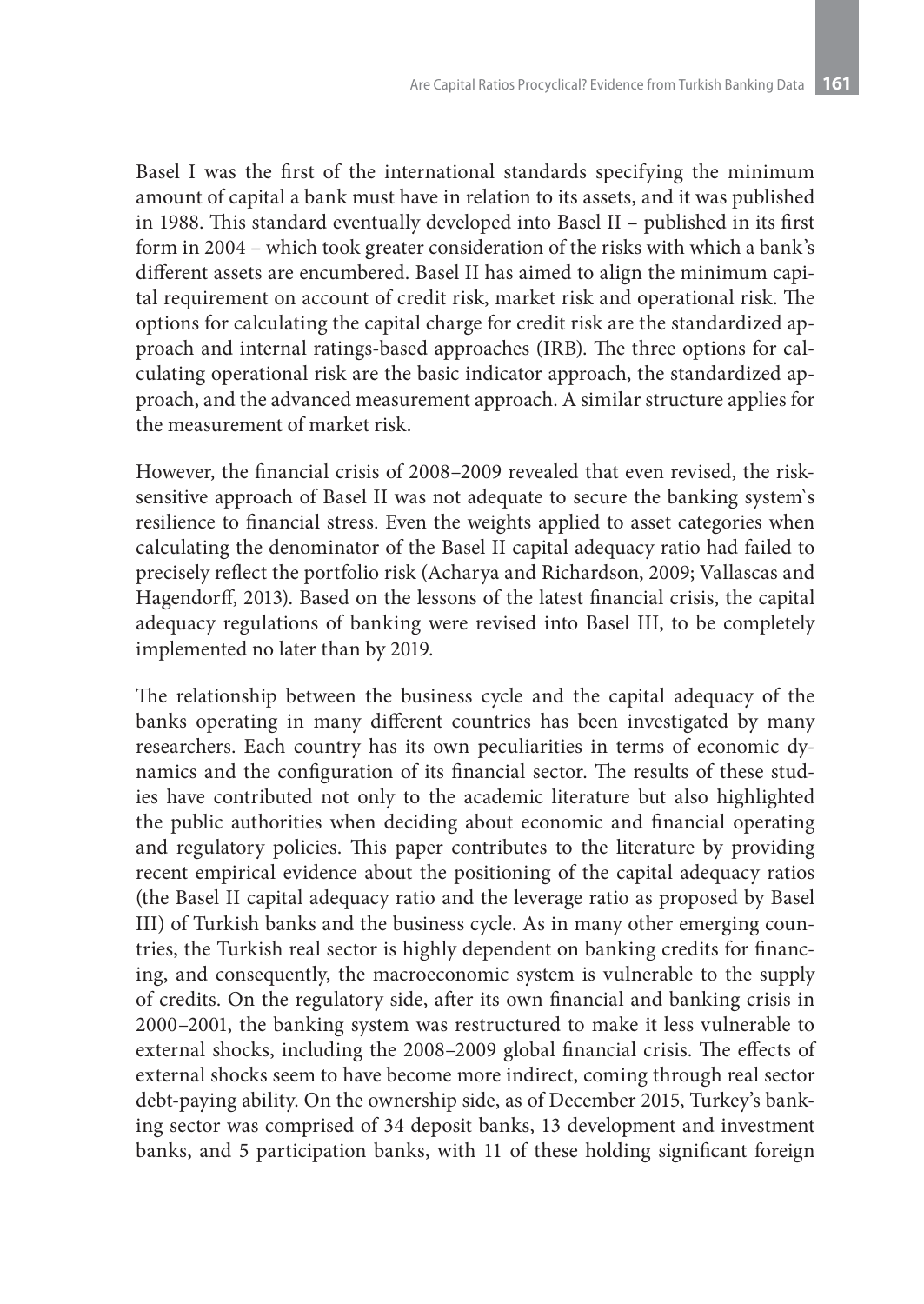capital.1 There is a limited number of studiesanalyzing the capital adequacy of the Turkish banking system and its relationship with business cycles, many of which have concentrated on capital buffers.2 Asarkaya and Özcan (2007) found that lagged capital, portfolio risk, economic growth, the average capital level of the sector and return on equity are positively correlated with the capital adequacy ratio in the Turkish banking system. To the best of our knowledge, this is the first paper in this literature that takes into account the relationship between the capital adequacy ratios of Turkish banks and business cycles.

The results of this study reveal that, in the Turkish banking system, the Basel II capital adequacy ratio is procyclical in normal and crisis times. The results of cyclicality tests of the leverage ratio are mixed: if nominal GDP growth is taken as a business cycle indicator, it is procyclical, however the credit-to-GDP gap signals countercyclical leverage ratios in normal times. In crisis times, the leverage ratio of the Turkish banking system is determined to be countercyclical.

The remainder of this paper is organized as follows: The next section describes the problem of procyclicality versus the targeted countercyclicality of banking sector capital requirements. Section 3 describes the data and some facts about banks' ratios together with the regulatory structure of the Turkish banking system from a historical perspective. Section 4 presents the econometric model and the hypothesis and Section 5 reports the main results on both capital ratios over the business cycle. The last section reports the conclusion.

# **2. PROCYCLICAL VERSUS COUNTERCYCLICAL CAPITAL REQUIREMENTS**

Although the Basel II Accord provided a well-defined framework to fully align portfolio risks and capital charges, the procyclicality of new capital requirements has been questioned by many practitioners and researchers. The procyclicality of capital requirements has gained importance, referring to its contributions to the business cycle, which means that capital charges decrease when economy is expanding and increase during recession (Allen, 2004; Kashyap and Stein, 2004; Danielsson et al., 2001; Kashyap and Stein, 2004; Repullo and Suarez, 2012; Gordy and Howells, 2006; Panetta et al., 2009).

<sup>&</sup>lt;sup>1</sup> http://www.invest.gov.tr/en-US/infocenter/publications/Documents/FINANCIAL.SERVICES. INDUSTRY.pdf

<sup>2</sup> For the relevant literature see Atici, G. and Gursoy, G. (2011); Atici, G.and Gursoy, G. (2012); Binici, M. and Köksal, B. (2012); Caliskan, A. (2011).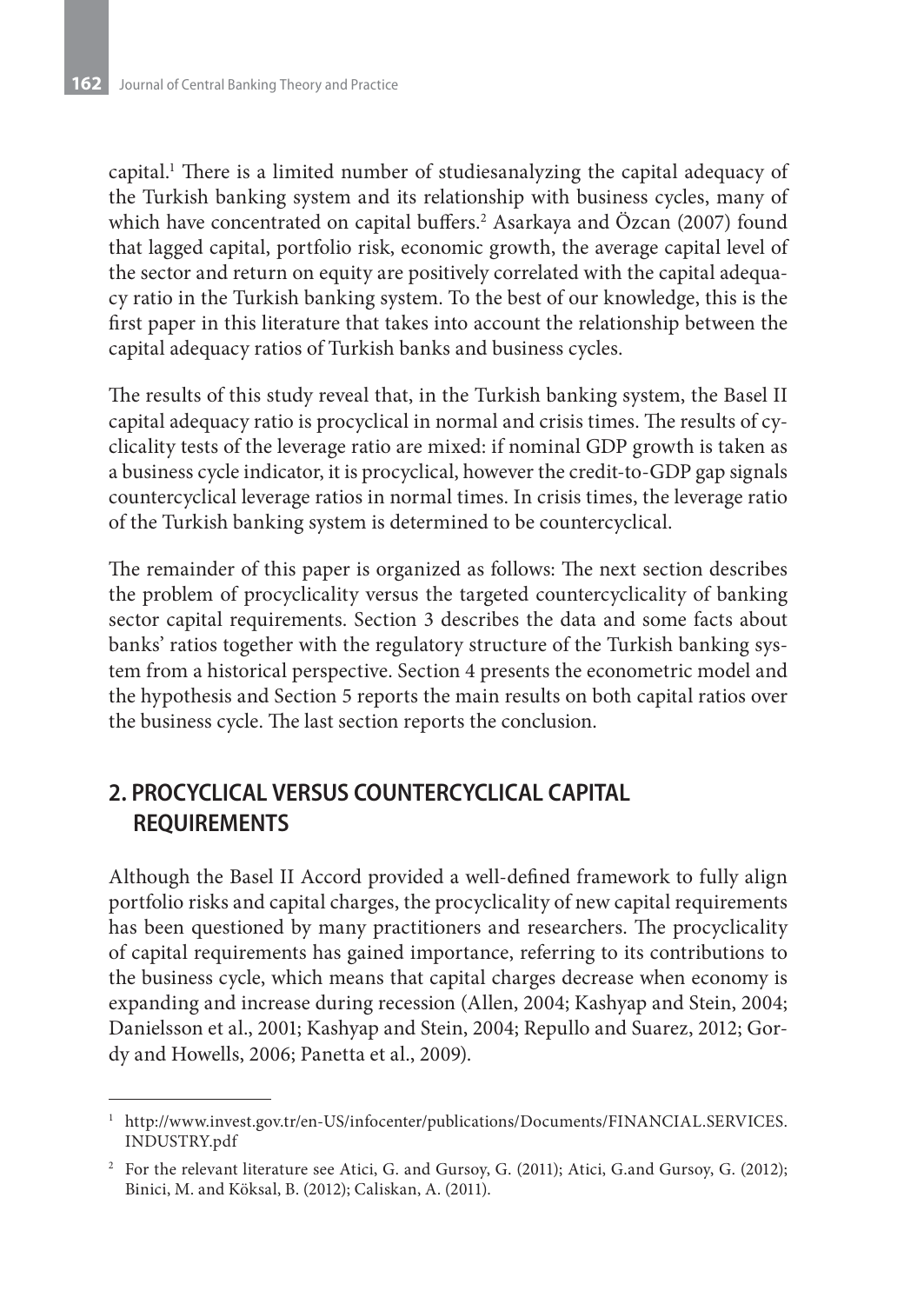Empirical analysis about the relationship between business cycle variables (growth rate of nominal and/or real GDP, growth rate of total credit to the private non-financial sector and credit gap, etc.) and the capital adequacy of the banking system can be grouped into two approaches. The first approach analyses the effects of the capitalization of banks on lending across business cycle fluctuations, and proposes that low-capitalized banks are forced to cut their loan supply during a recession, thereby worsening the recession (Peek and Rosengren, 1995; Gambacorta and Mistrulli, 2004). The second approach focuses on capital buffers and their positioning in business cycles, and indicates that banks expand their loan portfolios in a boom without enhancing their capital, and consequently they cannot absorb the materializing credit risks in recessions without reducing lending. The negative relationship between the business cycle and the capital buffers of banks has been determined by Ayuso et al. (2004), examining the Spanish banks; Lindquist (2004), regarding Norwegian banks; Stolz and Wedow (2005) on German banks; Tabaket al. (2011) examining Brazilian banks; Coffinet et al. (2011), examining French banks; Deriantino (2011), examining banks within the Association of Southeast Asian Nations (ASEAN); and Karmakar and Mok (2013), examining US commercial banks. Jokipii and Milne (2008) determined a similar negative relationship for the 15 countries of the European Union in 2004, but an opposite relation for the 10 countries that joined European Union in 2004.

Both approaches indicate the risk of deepening a recession by reducing lending when banks are low-capitalized in booms, as opposed to the countercyclical capital buffer<sup>3</sup> requirement of Basel III, which requires the regime to "help to reduce the risk that the supply of credit will be constrained by regulatory capital requirements that could undermine the performance of the real economy and result in additional credit losses in the banking system."4

# **3. DATA - TURKISH BANKING SYSTEM**

As of December 2015, in the Turkish banking sector there are 50 banks in total, 32 of them being deposit, 13 development and investment and 5 of them participation banks. Banking Law No. 5411 defines a deposit bank as an institution operating primarily for the purposes of accepting deposits and granting loans in their own names and for their own accounts. The definition of a participation

<sup>&</sup>lt;sup>3</sup> The Basel III counter cyclical capital buffer is calculated as the weighted average of the buffers in effect in the jurisdictions to which banks have credit exposure as an extension of the capital conservation buffer

<sup>4</sup> http://www.bis.org/bcbs/ccyb/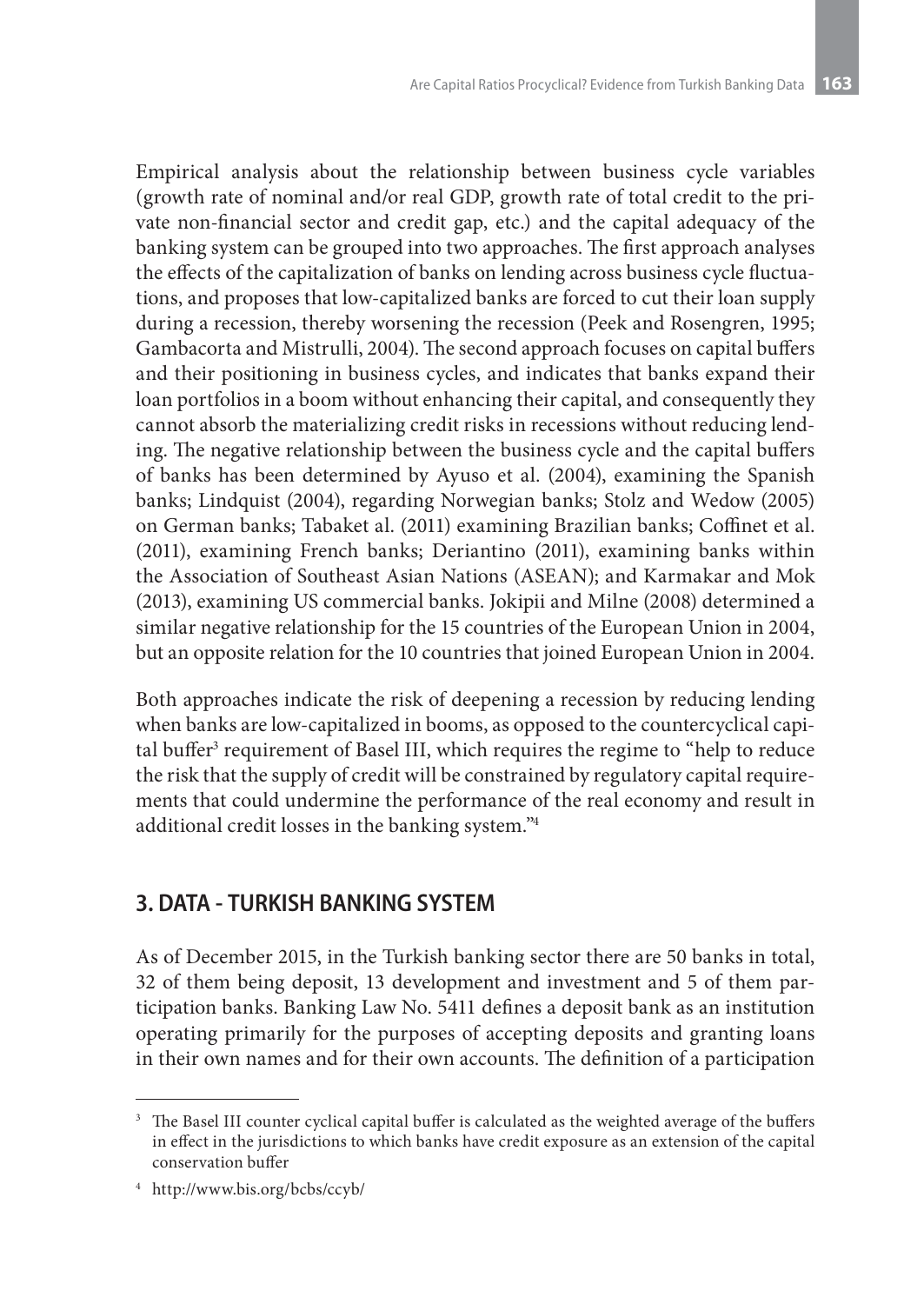bank is an institution operating primarily for the purpose of collecting funds through participation accounts and granting loans under Islamic financing principles. The development and investment bank is defined as an institution operating primarily for the purposes of granting loans and/or fulfilling the duties assigned thereto by their special laws. While 13.6 percent of banks' paid-in capital is traded in Borsa Istanbul, 53.4 percent belongs to residents and 33 percent belongs to non-residents. As of June 2016, banking sector total assets have reached 2.48 trillion TL (859 billion US dollars). Loans account for 64 percent of total assets, amounting to 1.58 trillion TL (549 billion dollars). Deposits account for 53 percent of total liabilities, amounting to 1.31 trillion TL (455 billion dollars).

In the period after the 2000–2001 financial crisis in Turkey, structural reforms designed to ensure the banking sector could overcome fragilities became the engine of economic growth and accelerated the resolution of the crisis. In the 2000s, autonomous Regulatory and Supervisory Agencies (Boards) were established, one of which was the Banking Regulation and Supervision Agency (BRSA). The Banking Sector Restructuring Program was announced in May 2001, and it focused on the intermediation function aiming to make the banking sector internationally competitive and resilient to internal and external shocks. The restructuring program consisted of four main building blocks: (1) Restructuring public banks financially and operationally; (2) Prompt resolution of banks under supervision; (3) Bringing a healthy structure to private banks which were affected negatively by the crisis; (4) Realizing legal and corporate regulations to increase the effectiveness of surveillance and supervision in the banking sector in order to bring a more effective and competitive structure to the sector.5 Additionally, a new regulation was formed in order to build accounting standards according to international criteria of financial reporting, and the Turkish Accounting Standards Board was established in 2002 with the major aim of ensuring the comparability of financial data at an international scale. On accounting and reporting applications, Turkish banks have been required to use the IFRS since 2006 under the regulation of the BRSA. Furthermore, in 2011, the Public Oversight, Accounting and Auditing Standards Authority (POA) was established and granted the authority to set and to issue Turkish Financial Reporting Standards (TFRSs) that are in full compliance with the IFRS, and to determine the application scope of those standards.6

<sup>5</sup> www.bddk.org.tr/WebSitesi/english/Reports/Working\_Papers/8675from\_crisis\_to\_financial\_stability\_turkey\_experience\_3rd\_ed.pdf

<sup>6</sup> http://www.ifrs.org/Use-around-the-world/Documents/Jurisdiction-profiles/Turkey-IFRS-Profile.pdf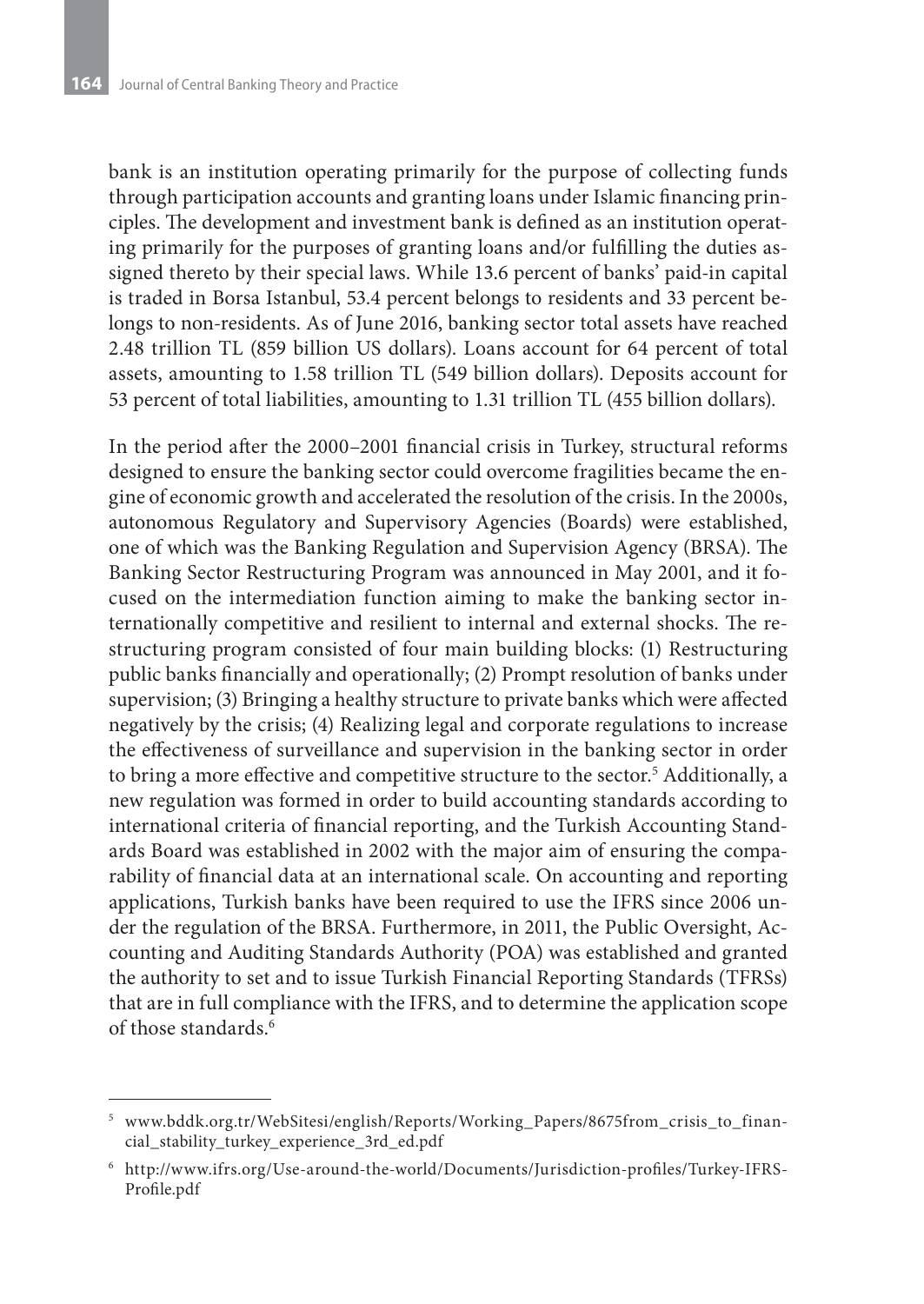|                                | Total Number of<br>Banks in 2000 | <b>Total Number of</b><br>Banks in 2015 | <b>Total Number of</b><br><b>Banks in Analysis</b> |
|--------------------------------|----------------------------------|-----------------------------------------|----------------------------------------------------|
| Deposit Banks                  | 61                               | 32                                      |                                                    |
| State-owned                    | 4                                | 3                                       |                                                    |
| Private                        | 28                               | 8                                       |                                                    |
| Foreign                        | 18                               |                                         |                                                    |
| Development & investment banks | $\overline{\phantom{1}}$ 18      | 13                                      |                                                    |
| State-owned                    | 3                                | 3                                       |                                                    |
| Private                        | 14                               | 6                                       |                                                    |
| Foreign                        |                                  | 4                                       |                                                    |
| Participation banks            | the contract of the con-         | 5                                       |                                                    |
| <b>TOTAL</b>                   | 79                               | 50                                      |                                                    |

**Table 1: Ownership stucture in the turkish banking system** 

Source: Turkish Bankers Association (18.02.2016)

Under these circumstances, the number of banks in the system diminished gradually from 79 in 2000 to 50 in 2015, as can be seen from Table 1. In the analysis, banks with available data since 2001 were chosen, so the data set contains 21 banks. Nevertheless, the sample size seems representative of the whole banking sector, as this group of banks comprises 94 percent of total assets, 95 percent of total credits and 96 percent of total deposits in the Turkish banking system as of the end of 2015. In such an environment, Bulut (2016) reports that the CBRT takes into consideration 12-month ahead inflation expectations, rather than or 24-month ahead inflation expectations while steering interest rates.

In the analysis, two types of capital ratios are considered: (1) the Capital to Riskweighted Assets Ratio (TIER 1/ Risk-weighted Assets), and (2) the new Basel III Leverage Ratio. The first capital adequacy ratio takes into account on-balance and off-balance sheet exposures as weighted according to risk based on regulatory requirements (BCBS, 1988, 2005). The new leverage ratio has a broader perspective on exposure, and in the denominator there exist derivative exposures and securities financing transaction exposures, in addition to on-balance sheet and off-balance sheet exposures (BCBS, 2014).

Figure 1 shows the average of the capital adequacy ratio and leverage ratios of selected Turkish banks, as weighted according to asset size after 2001. The sharp increase in capital adequacy ratio (CAR) after 2001, which reached its highest level in 2003, was attributed to the increase in net current income and in the free capital (shareholders' equity-permanent assets–non-performing loans af-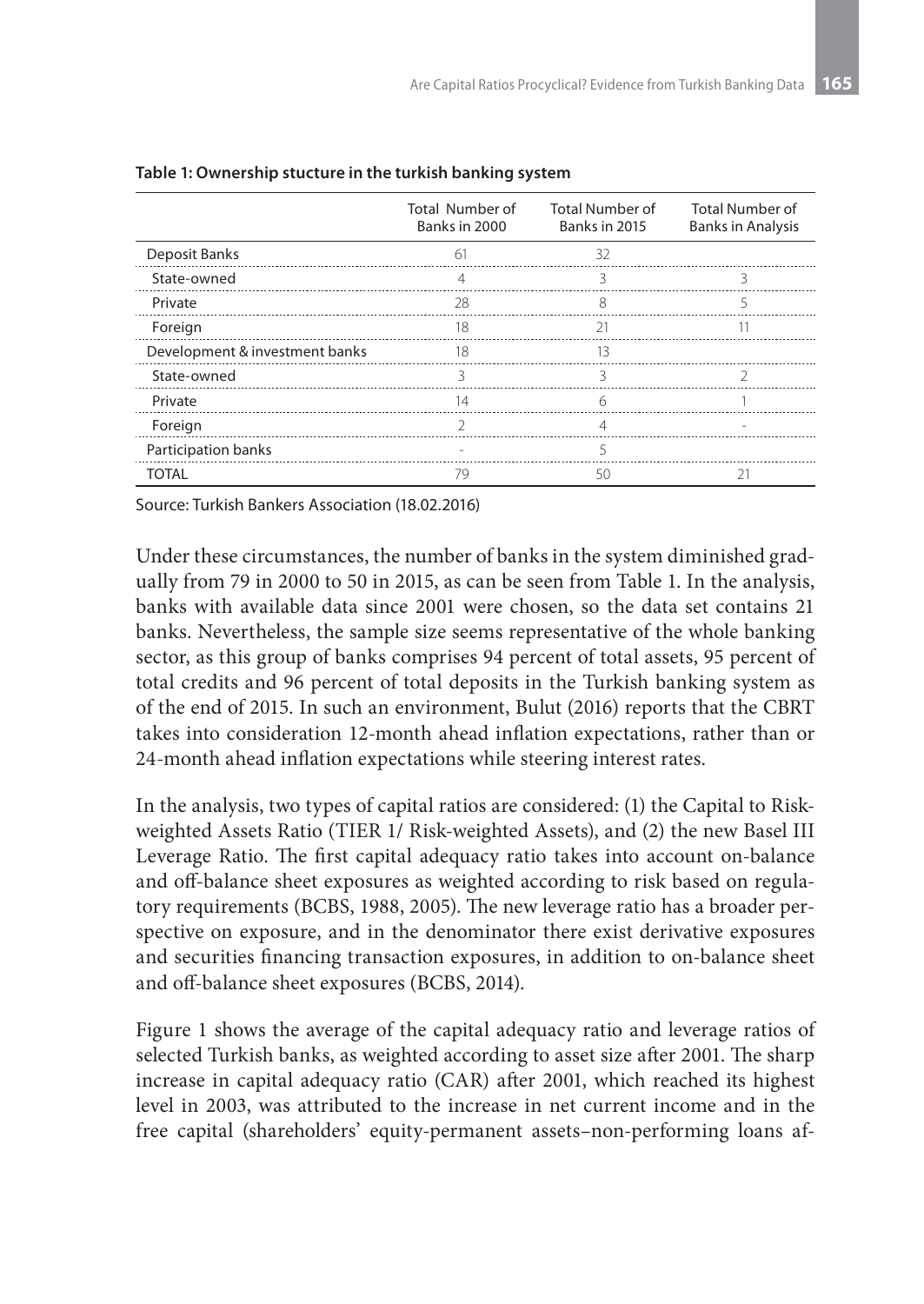

**Figure 1: Car and leverage ratios of turkish banks: 2001-2015**

**Figure 2: Business cycle indicators in turkish economy**



### **ECONOMETRIC MODEL**

ter provisioning) of the banks.7 However, as can be seen from Figure 1, the weighted average CAR ratio level experienced a considerable decline in 2008, and there exists a negatively sloped trend. On the front of the leverage ratio, which takes into account all of the risk exposure of the banks, there exists a nearly constant trend. The downward movement after 2009ended up below 5 percent in 2015 (the required level is 4 percent).

In the analysis, the procyclicality of both capital ratios is measured against four business cycle indicators: the annual growth rate of nominal GDP (expressed in national currency), the annual growth rate of real GDP, the credit-to-GDP gap (the difference between the credit-to-GDP ratio and its trend as defined by BIS and specified as a useful early warning indicator of financial crises), and the annual growth rate of total credit to the private nonfinancial sector (expressed in national currency), as parallel to Brei and Gambacorta (2015). Figure 2 clearly shows the business cycle developments since 2001.

In the analysis, the aim is to test the behaviour of the capital ratios during the business cycle. In order to differentiate the cyclical properties, a dummy variable of  $C_t$  is used in the analysis, which is set as 1 for 2001 (the year of the domestic

<sup>7</sup> http://www.tbb.org.tr/english/book2003/turkisheconomy.pdf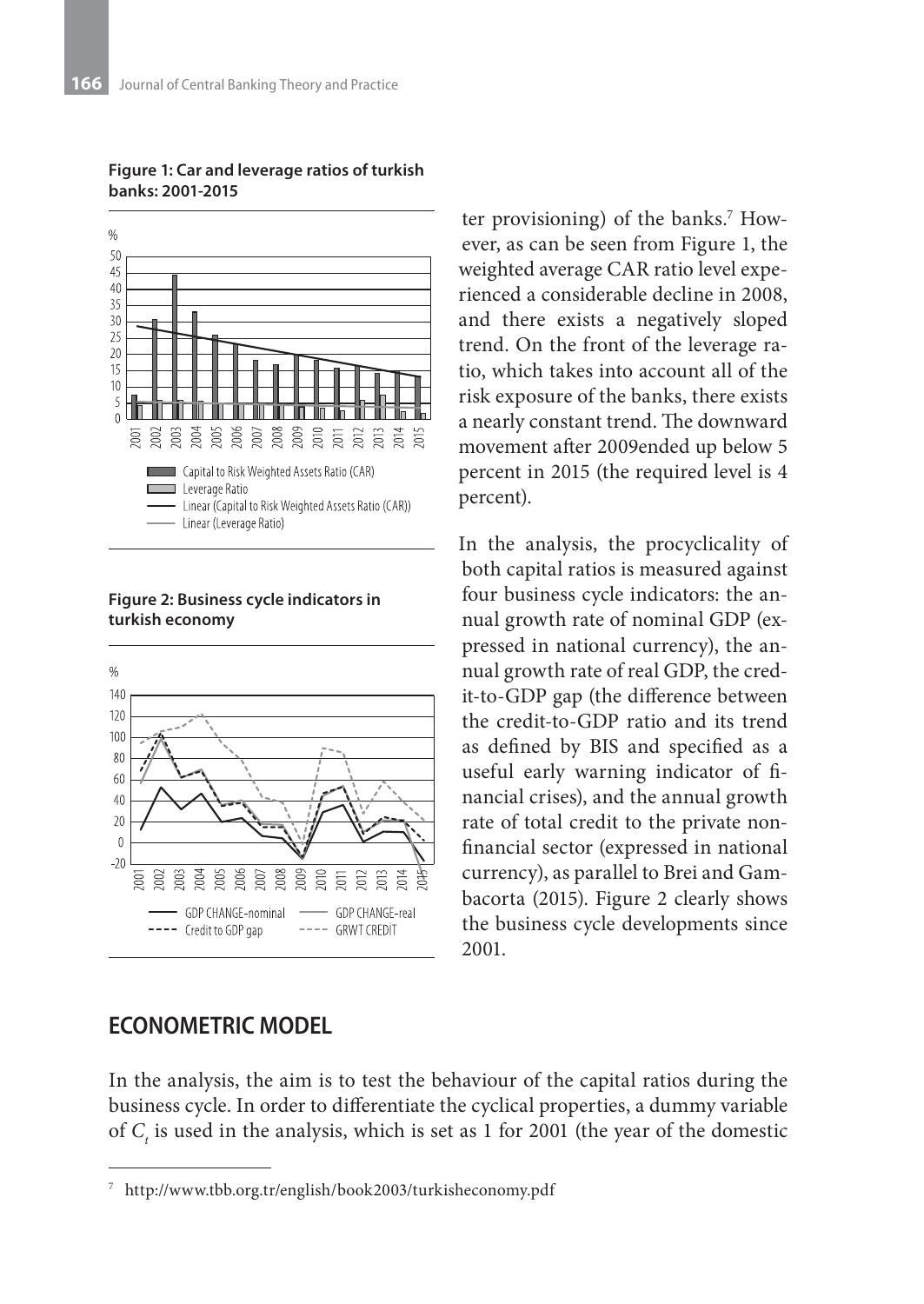financial crisis) and 2008 (the year of the global financial crisis) and as 0 for all the other years, in addition to other regression variables. The model of Ayuso et al. (2004), as modified by Brei and Gambacorta (2015), is additionally modified for use with the following dynamic panel regression:

$$
L_{i,t} = \alpha_i + \phi C_t + (\beta + \beta^* C_t)L_{it+1} + (\delta + \delta^* C_t)X_{it-1} + (\mathcal{X} + \mathcal{X}^* C_t)Y_{it} - \gamma IFRS_{it} + \varepsilon_{it}
$$

 $L<sub>i</sub>$  denotes the risk-weighted capital adequacy ratio and leverage ratio in the period *t* of bank *i*. The lagged dependent variable  $L_{i,t}$  is added to the model to test whether adjusting costs for changing the capital level, such as new equity issuance costs – as well as costs related to the problem of asymmetric information in capital markets – is relevant. The sign of this dependent variable is expected to be positive. The bank-related variable  $X_{i+1}$  shows the direct costs of remunerating the shareholders and the risk profile of individual banks. Its expectedsign is negative. *Y<sub>it</sub>* represents business cycle-related variables to determine their effects on both numerator (level of capital) and denominator (level of risk-weighted assets or total exposure). *αi* represents the effects of time-invariant bank-specific fixed effects as proposed by Lemmon et al. (2008) and Gropp and Heider (2010). The variable named *IFRS<sub>it</sub>* is also such a dummy variable, as the IFRS has been applied by Turkish banks since 2005; the value of the variable is 1 for the period of 2005–2015 and 0 for 2001–2004.

The bank-specific factors vector contains data indicating bank size (log of total assets), profitability as measured by ROA, the ratio of non-performing loans (NPL) to total loans as a measure of credit risk and the credit-to-total-assets ratio in order to capture the portfolio positioning of individual banks. The aforementioned bank characteristic indicators are lagged one year in order to mitigate a possible endogeneity problem between them and both of the capital ratios.

There are different findings in the literature as to signs of size (total assets) on CAR or leverage. The sign of size on CAR is found as negative and statistically significant by Okuyan (2013), and as negative but insignificant by Buyuksalvarci and Abdioglu (2011). Gropp and Heider (2010) found a positive and significant effect of size on leverage ratios, while Allen et al. (2013) and Juca et al. (2012a) found a negative effect of size on leverage. Finally, Romdhane (2012) and Aktaş et al. (2015) found a negative and significant effect of size on capital ratio.

Basically, from an accounting perspective profits realized in time t-1 should contribute to capital through retained earnings, so profitability as measured by ROA is expected to have a positive impact on capital adequacy ratios, as found by Aktaş et al. (2015), Buyuksalvarci and Abdioglu (2011) and Okuyan (2013).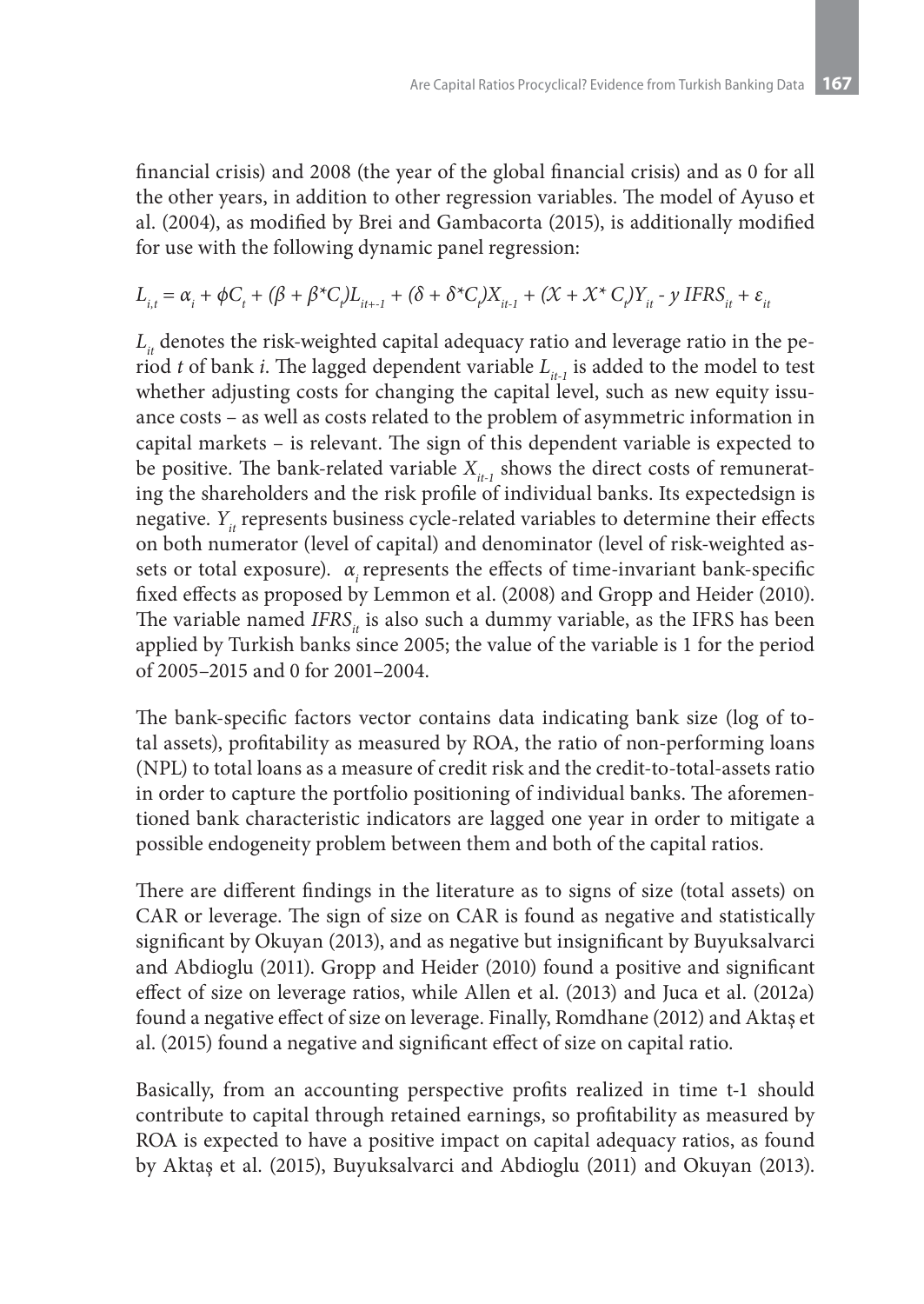However, Gropp and Heider (2010) found a negative and significant, and Allen et al. (2013) found a negative but insignificant relationship.

On the NPL side, Dong et al.(2012) found a significant negative correlation between the discretionary loan loss provisions and capital adequacy ratio (CAR). This negative relation can be interpreted from an accounting perspective: a high non-performing loan tendency signals increasing credit risk, which causes CAR to diminish at time *t*.

In their analyses, Ayuso (2004) and Brei and Gambacorta (2015) did not include NPL ratio or ratio of total credits to assets as independent variables, however it is thought that as the credit-to-GDP gap and credit growth areconsidered to be business cycle indicators, the NPL ratio and the ratio of total credits to assets should be included in the analysis to reflect credit movements and their related results to the banking system. This addition can be regarded as a contribution to the model.

Some studies have attempted to define the variables signalling business cycles in the Turkish economy. Naturally, real and/or GDP is an indispensable variable (see: Sarikaya and Auroba, 2013, Insel et al., 2004). Under the heading of financial indicators, bank loans to the real sector gained popularity. In her study, Yigitbas (2014) found a long-run equilibrium relationship between real bank loans and macroeconomic variables, including GDP, and it is determined that the response of bank loans to GDP shocks is positive. In relation to the credit-to-GDP gap, Günay and Kılınç (2011) determined that credit-to-GDP ratio decrease occurred in tandem during a crisis.

In the analysis, the following two hypotheses are tested: (1) How did the riskweighted capital adequacy and leverage ratios of Turkish banks react to the business cycle? (2) Did those effects change in response to the financial crisis? In order to test the hypothesis, the generalized method of moments (GMM) estimator for dynamic panel data is employed, as it tends to outperform the difference GMM estimator in terms of consistency and efficiency. The coefficient estimates of the two-step system estimator are used as they are asymptotically more efficient compared to those of the one-step system estimator, as reported by Arellano and Bond (1991) and Blundell and Bond (1998).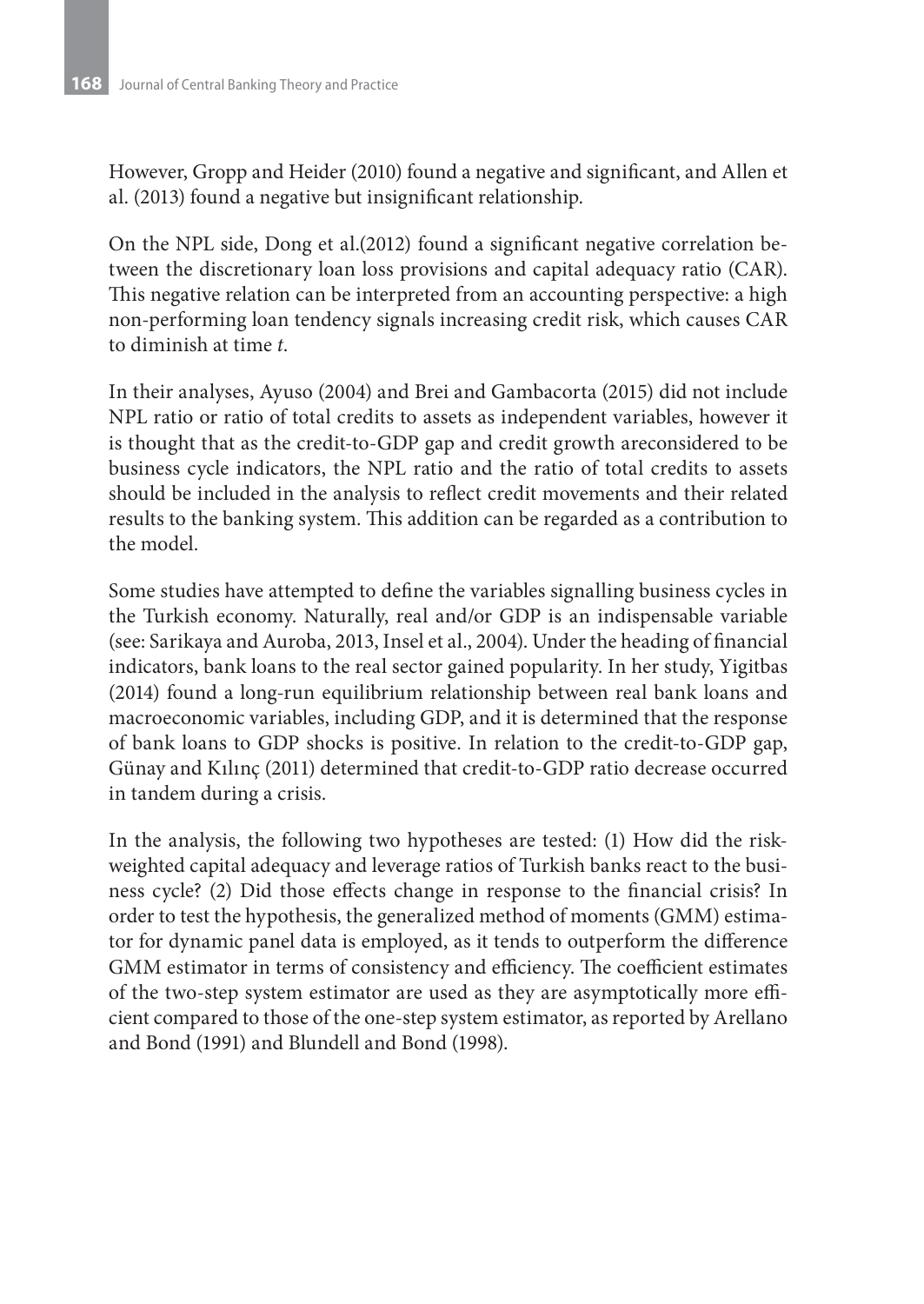# **5. THE RESULTS**

The summary statistics given in Table2 reveal some structural characteristics of the Turkish banking sector, as the sample of banks comprises94 percent of total assets, 95 percent of total credits and 96 percent of total deposits as of the end of 2015. The first indication is that the Turkish banking system is well-capitalized in terms of the Basel II capital adequacy framework.8 However, the publicly owned banks holding nearly 32 percent of the banking sector have an unreasonably high capital adequacy, raising the question of misuse of public resources. The average capital ratios of foreign banks are the lowest, despite their comparative advantage in terms of cost of capital. The Turkish banking regulation ruled that the leverage ratio as defined in Basel III will be tested at a minimum level of 3 percent during the parallel run period (i.e. from 1 January 2013 to 1 January 2017). Table 2 shows that, on average, the leverage ratio of the Turkish banking system is above the requirement, however the average ratio of foreign banks seems problematic. The over-capitalization of public banks can also be observed from the reported leverage ratio in Table 2.

The average profitability of the Turkish banking sector in the period of 2001– 2015 was 1.41 percent when evaluated using ROA, and this figure seems more than satisfactory when compared to average ROA statistics for the EU and USA.9 Despite being overcapitalized, public banks seems more profitable, with a mean ROA of 1.928 percent. However, the highest standard error (4.360) as compared with other groups can be attributed to their historical approach of supporting the economic mission of the government, such that before 2001, when they were financing the public through security investments. Nowadays some strategically selected sectors, such as construction – especially big infrastructure investments – are financed by public banks. The foreign banks, which are less capitalized when compared to other groups, also have a lower ROA (1.107 percent), which can be attributed to adverse selection for non-residents, as many foreign banks have foreign trade names. Non-performing loans, as a percentage of total loans, were 7.381 percent on average in the period of 2001–2015, with a downward trend since 2001.

<sup>&</sup>lt;sup>8</sup> The total capital adequacy ratio is set at a rate of 8percent of risk-weighted assets. Banks must hold common equity Tier I capital of at least4.5percent and additional Tier I capital of at least1.5 percent, with the remaining 2 percent being Tier II capital. Furthermore, the BRSA currently imposes a 4 percent additional capital requirement to Turkish banks as a prudential requirement.

<sup>9</sup> https://www.ecb.europa.eu/pub/fsr/shared/pdf/sfbfinancialstabilityreview201505.en.pdf?01bdf c8080116dda4a9771f1c4958df7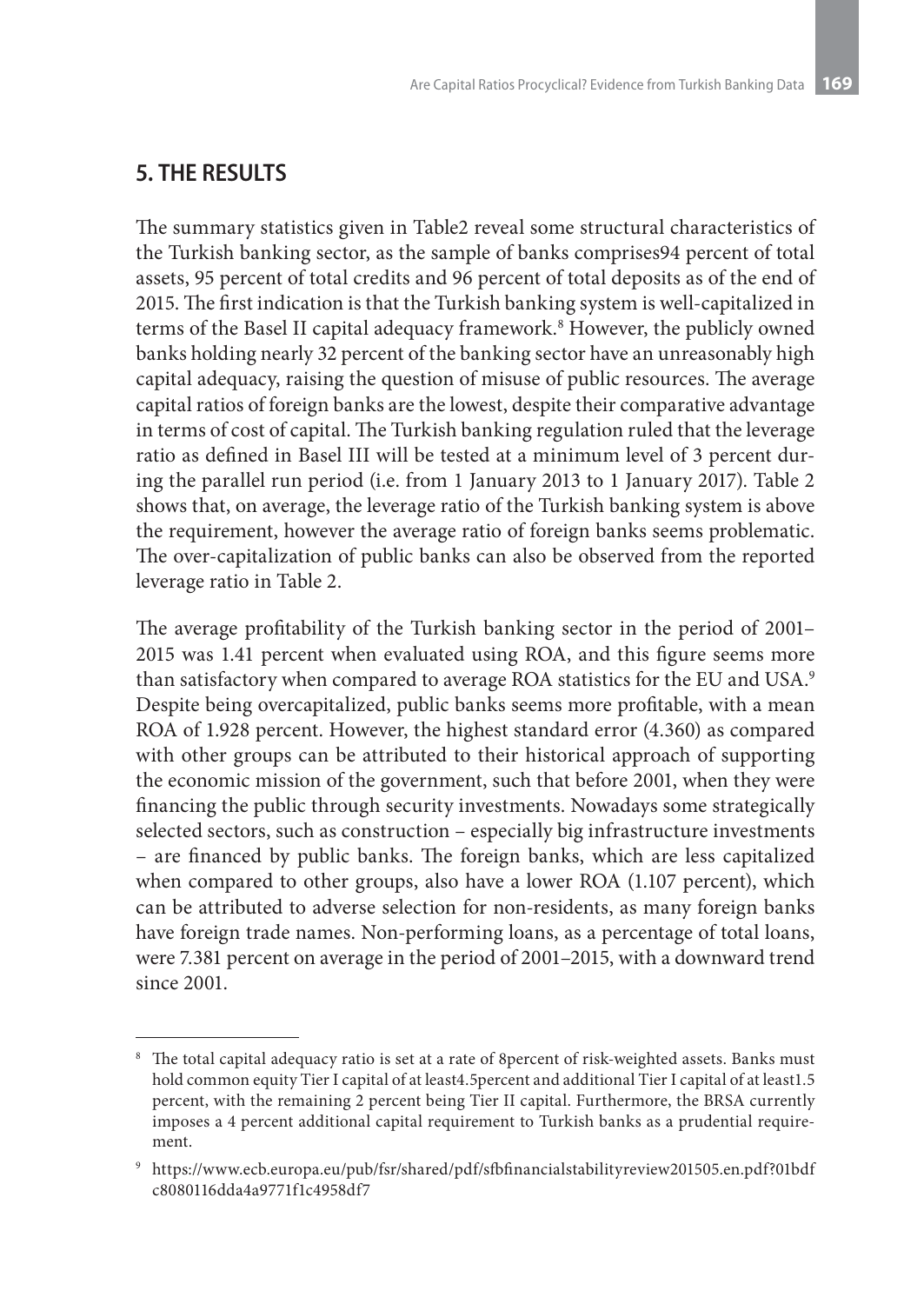The unobserved panel-level effects are correlated with the lagged dependent variables, making standard estimators inconsistent. The GMM estimator method of Arellano and Bond (1991) and Bond (1998) is designed for datasets with many panels and few periods, and it requires that there should be no autocorrelation in the idiosyncratic errors. The output of the analysis presented no significant evidence of serial correlation in the first-differenced errors at order 2. The AR(2) s for each estimation are given at the bottom of the tables.

The results of the longitudinal panel regression built to determine the relation between both capital ratios of Tier1/RWA and leverage ratio and the business cycle variables are given in Table 2a and Table 2b, respectively, and in normal times. The logic of interpretation is that a negative sign of a business cycle variable indicates the countercyclicality of capital ratios, which means capital ratio decreases when the business cycle is improving. On the contrary, capital ratios are said to be procyclical if the sign(s) of business cycle variables are positive.

### *Basel II Capital Adequacy Ratio in Normal Times*

Referring to Table2a, in normal times, the Tier1/RWA ratio is significantly procyclical, referring to the positive signs of coefficients of business cycle variables except the credit-to-GDP gap. All of the coefficients are statistically significant even at a 99 percent confidence level.

The evaluation of bank-related variables reveals some interesting results. There is strong evidence of the persistence of Basel II capital ratios, as indicated by the positive and significant coefficients of the lagged variables pointing to short-term capital adjustment costs. This finding is parallel to the finding of Brei and Gambacorta (2015, p.15). The profitability of the banks, as measured by ROA, has a positive relation with the Basel II capital adequacy ratio, and the coefficients are statistically significant, pointing to additions to capital through retained earnings. As the coefficients of asset size in normal times are generally positive, the "too-big-to-fail" hypothesis is not supported in the Turkish banking system in normal times. This is not surprising, as overcapitalized public banks dominate more than 30 percent of the system. The positive relation and statistical significance of the coefficient for a non-performing loans ratio can be attributed to conservative policies for monitoring the repayment performance and provisioning. The negative and relatively significant (at a 95 percent level) sign of the coefficients of the loans-to-assets ratio may indicate that as the risk weight of domestic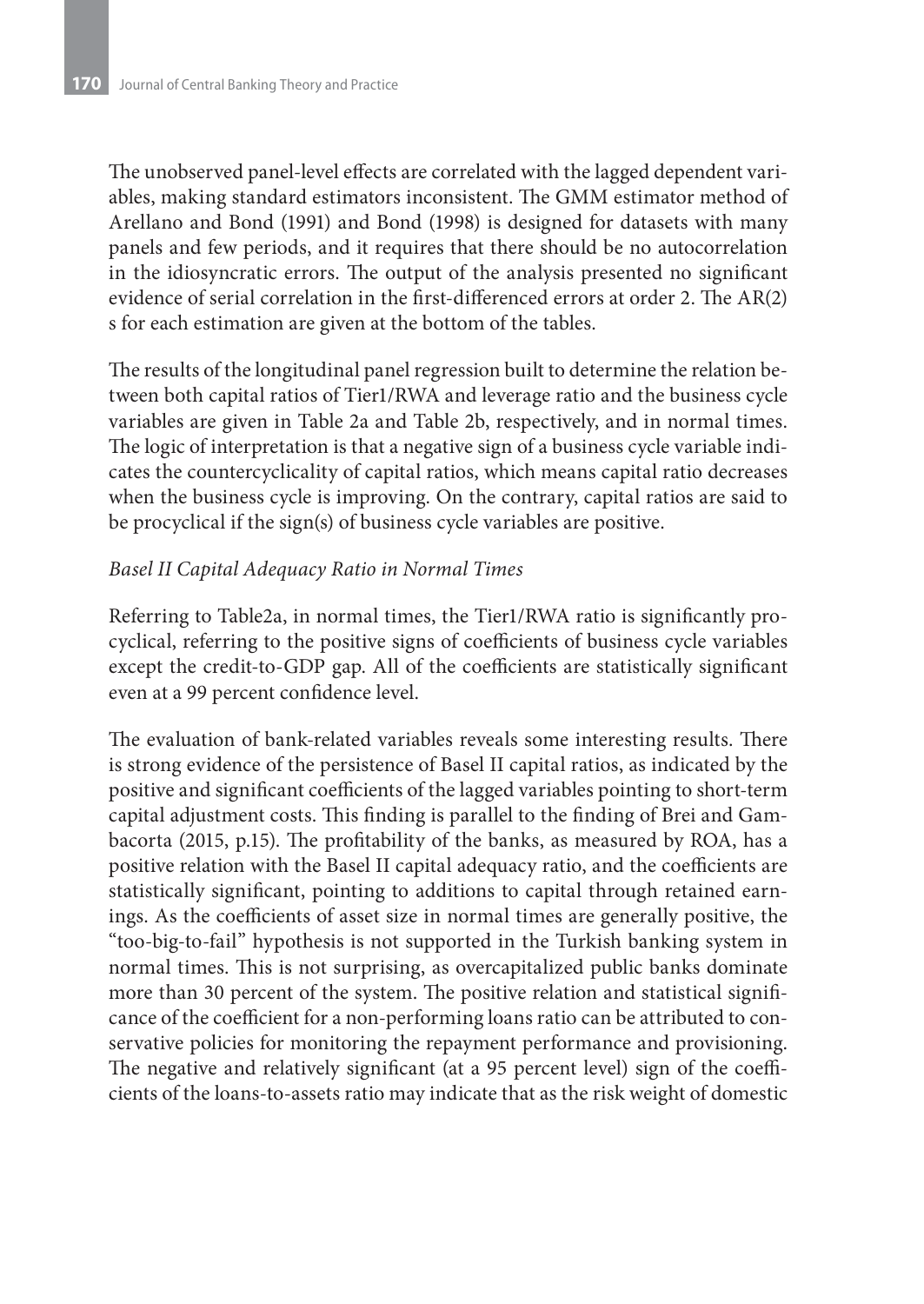loans, in calculating RWE, is generally more than 100 percent,<sup>10</sup> the increase in loan amounts makes the ratio lower.

### *Leverage Ratio in Normal Times*

The results given in Table2b are mixed: according to credit-to-GDP gap, the leverage ratio is countercyclical, but according to nominal GDP growth it is procyclical. The leverage ratio does not respond to real GDP growth and credit growth indicators in normal times. The leverage ratio does not respond to the other two business cycle indicators. The lagged leverage ratio is persistent, as indicated by the positive and significant coefficients pointing to short-term capital adjustment costs. There exists a positive relation between the leverage ratio and ROA, pointing to increasing Tier1 capital through retained earnings. As the positive relation of asset size with the Basel II ratio is reversed for the leverage ratio, that the too-big-to-fail hypothesis holds in the case of exposure of all banks is a point of interest. Such a reversal is also realized for the relation between leverage ratio and loan-to-asset ratio, indicating that more capital is required in cases where the loan-to-asset ratio is increasing. The relation with NPL is mixed not only in terms of the sign of the coefficients, but also in terms of the statistical significance of the results when the business cycle indicator is changed.

The economic significance of the coefficients in relation to leverage ratio states that referring to the coefficient of nominal GDP growth given in Table 2b – which is 0.010 at a 99 percent confidence level – as nominal GDP increases with its average growth rate of 14.5 percent (Table 1), the leverage ratio increases by 0.14 percent (0.010\*15.4) on impact and 0.84 percent (0.14/(1-0.827) in the long run, with the condition of a steady state. Relative to the average leverage ratio of 5.36 percent, this implies an increase in the leverage ratio of 2.71 percent (0.14/5.36) in the short run and 15.71 percent (0.84/5.36) in the long run. The economic significance analysis results diverge from the findings of Brei and Gambacorta (2015, p.16), and of Repulloet al. (2010). The expected decrease in average leverage ratio in the Turkish banking system, after a considerable decrease of 17.4 percent in nominal GDP, is lower than the values they reported. This may stem from the concentration of this analysis on only the Turkish banking system, as their study involved a broad spectrum of countries and banking systems.

<sup>&</sup>lt;sup>10</sup> https://www.bddk.org.tr/websitesi/turkce/Mevzuat/Bankacilik\_Kanununa\_Iliskin\_ Duzenlemeler/12795bankalarin\_sermaye\_yeterliliginin\_olculmesine\_ve\_degerlendirilmesine\_iliskin\_yonetmelik\_ek\_1.pdf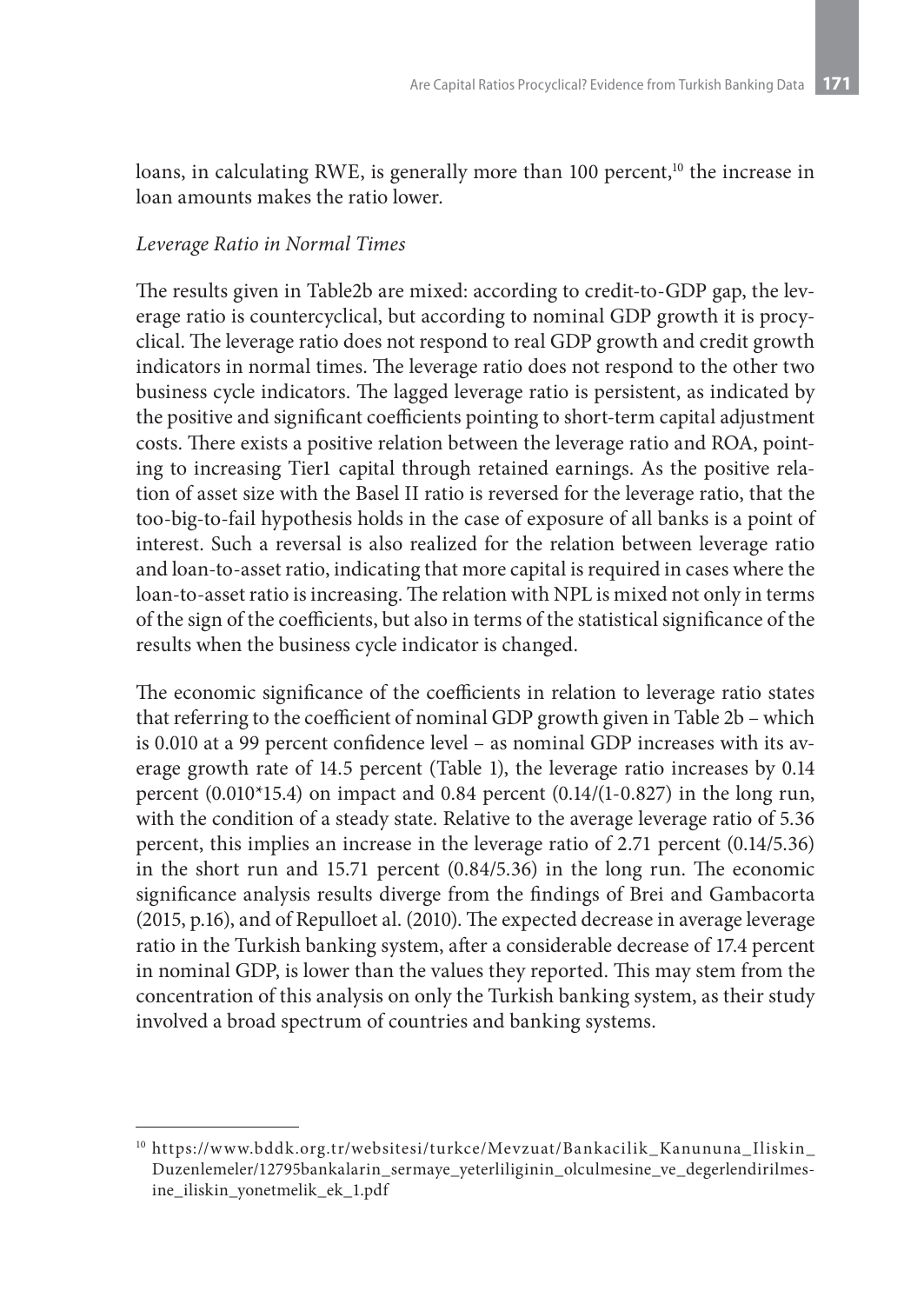### *Basel II Capital Adequacy Ratio in Crisis Times*

Referring to Table 3a, the only business cycle indicator – the coefficient of which is statistically significant – is the credit-to-GDP ratio, which stipulates that the Basel II capital ratio of the Turkish banking system is procyclical in crisis times. This finding is in line with the results of Brei and Gambacorta (2015, p.31). Although not statistically significant, the coefficients of the other three indicators are negative, signalling the countercyclicality of the capital ratio. The capital ratio is persistent, as indicated by the positive and significant coefficients pointing to short-term capital adjustment costs. With the exception of the NPL ratio, the signs of the coefficients of bank-related variables have not changed in crisis times: positive coefficients for ROA and asset size, and negative coefficients for loan-toasset ratio, IFRS and ownership type. The change in the sign of the NPL ratio may stem from the diminishing effects of realized loan losses in the capital adequacy ratio.

### *Leverage Ratio in Crisis Times*

Referring to Table 3b, all three of the statistically significant coefficients of business cycle indicators stipulate that the leverage ratio is countercyclical in crisis times in the Turkish banking system. The leverage ratio does not respond to the credit-to-GDP gap. There is strong evidence regarding the persistence of the leverage ratio as indicated by the positive and significant coefficients of the lagged variables, pointing to short-term capital adjustment costs.

# **6. CONCLUSION**

The historical developments show that in a banking system where the capital requirements have procyclical effects, recovery from recessions has been slower because of the reluctance of banks to lend. In a recessionary economy, defaults on loans spread, bank profits diminish and equity-generating opportunities are sluggish; all of these contribute to the lowering of capital adequacy ratios even below regulatory requirements. In order not to be caught by a recession in such a situation, banks should keep capital buffers, which themselves come with attached costs. Countercyclical capital regulation is intended to address the problems caused by procyclical micro-prudential capital regulations. Countercyclical regulations developed by BIS under Basel II aim at increasing the capital ratios of banks in normal times so that they can absorb losses during recessions, even allowing them to continue to lend.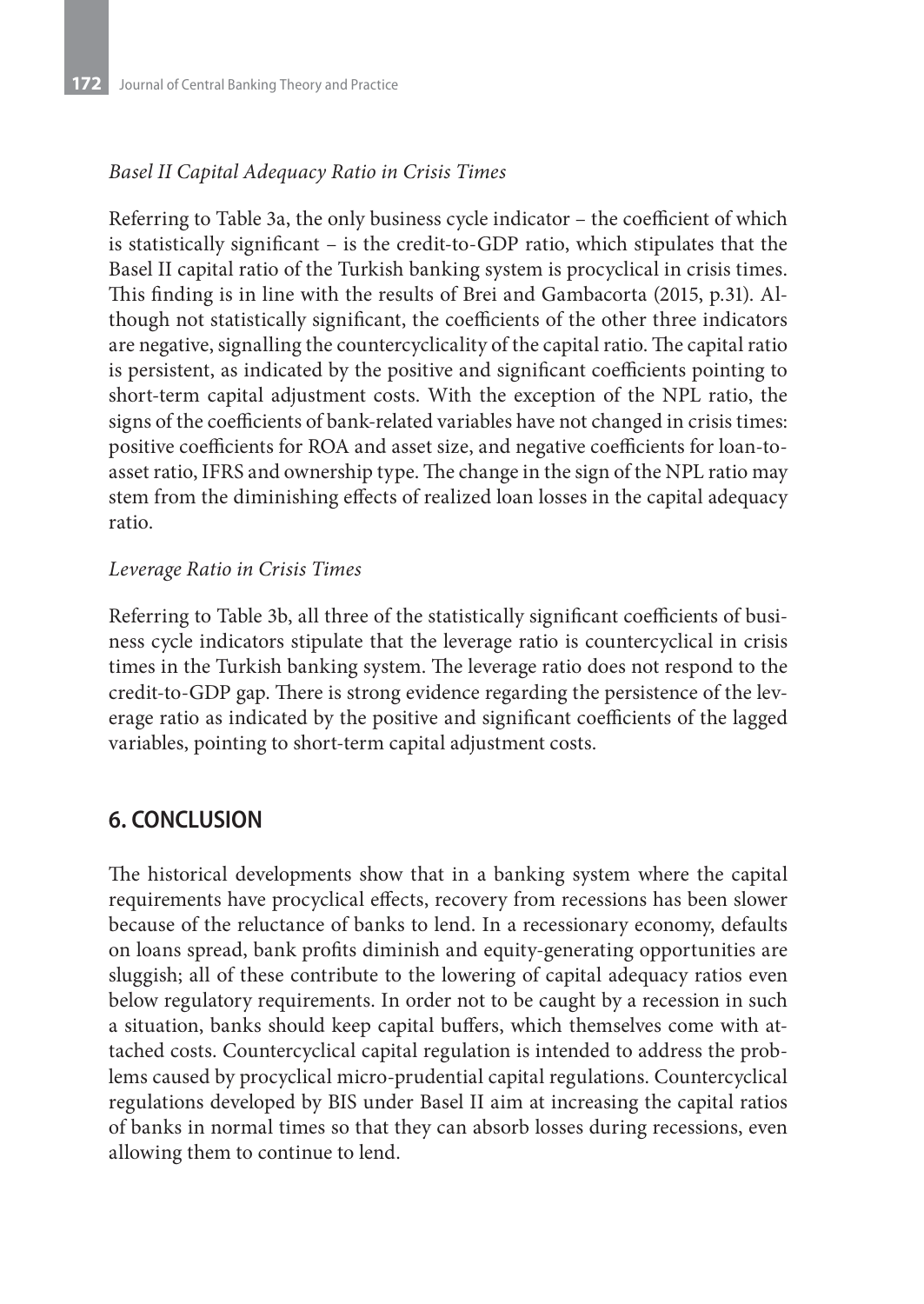Within this framework, the BIS issued its final guidance for implementing countercyclical capital requirements in 2010. These requirements are planned to be in the form of a buffer of 0–2.5 percent above the minimum regulatory capital requirements. Every member is required to designate an authority that would use its own judgment regarding the size of the buffer and the timing of its introduction and release. In order to build up a more stimulating banking system, each country should determine its positioning around the cyclicality of banking sector capital.

In this study, a longitudinal panel regression analysis was performed with annual data from Turkish banking system in the period between 2001 and 2015. First and foremost, it should be noted that the Turkish banking system is well-capitalized, as the average capital adequacy ratio is nearly 15 percent as at end-September 2015. The Turkish Banking Supervision Agency plans to implement Basel III rules by 2019. The unreasonably high level of capital ratios as compared to many other countries is not the subject of analysis in this study, but it is thought that it should be analysed from a broad perspective, with its benefits and costs to the general economy taken into account in the calculation dynamics of both capital and risk-weighted assets.

The results of this study reveal that the Basel II capital adequacy ratio of Turkish banks is procyclical at a statistical significance in normal and crisis times. The results of cyclicality tests of the leverage ratio are mixed: if nominal GDP growth is taken as a business cycle indicator, it is procyclical; however, the credit-to-GDP gap signals countercyclical leverage ratios in normal times. In crisis times, the leverage ratio of the Turkish banking system is determined to be countercyclical.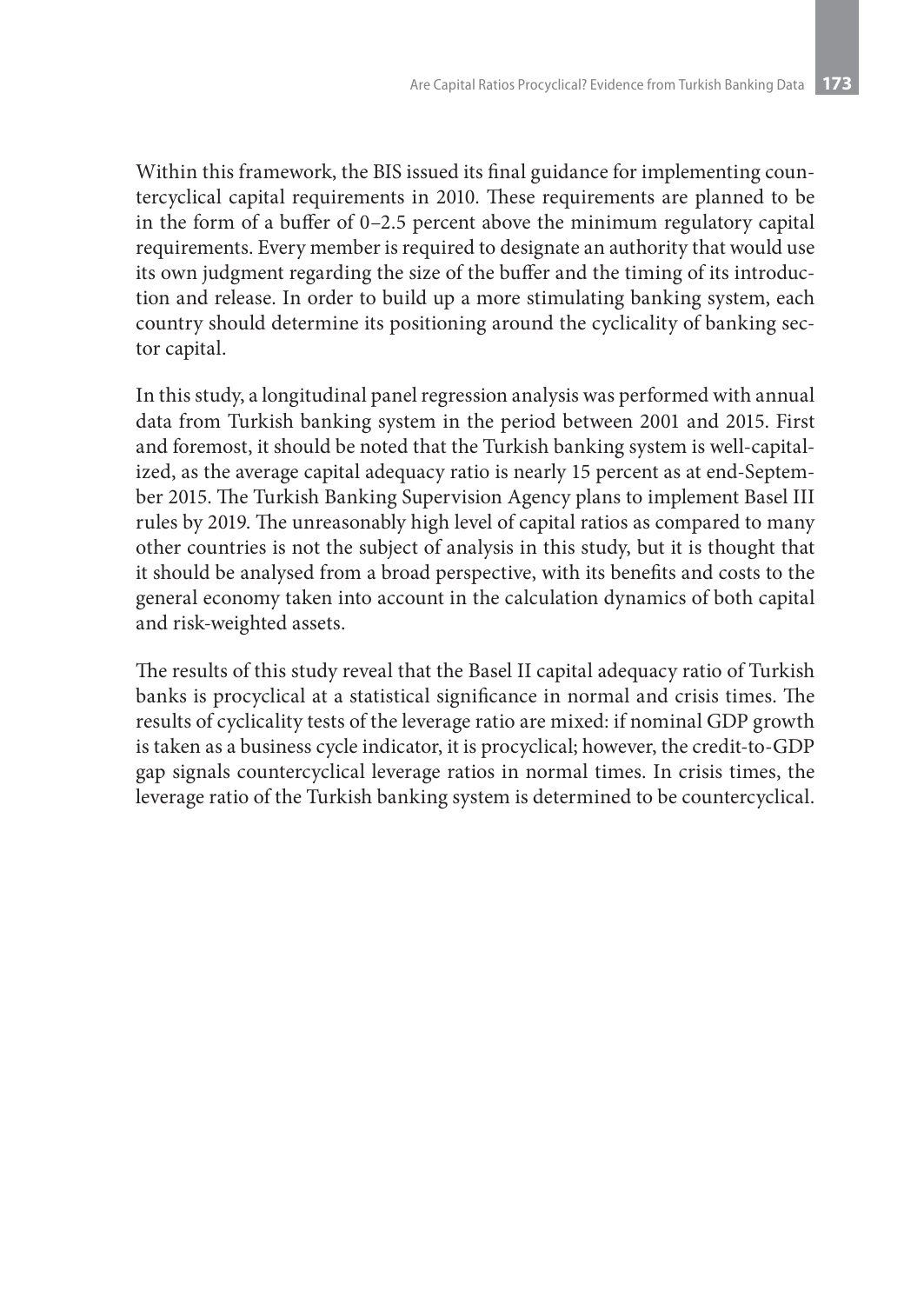## **REFERENCES**

- 1. Acharya, V. V. and Richardson, M. P. 2009. "Causes of the Financial Crisis". Critical Review 21 (2), 195–210.
- 2. Aktas, R., Acikalin, S., Bakin, B., Celik, G. 2015. "The Determinants of Banks' Capital Adequacy Ratio: Some Evidence from South Eastern European Countries". Journal of Economics and Behavioral Studies 7(1), 79–88.
- 3. Allen, D. E., Napaporn, N., Robert, J. P. 2013. "The Determinants of Capital Structure: Empirical evidence from Thai Banks". Information Management and Business Review 5(8), 401–410.
- 4. Arcand, J.L., Berkes, E., Panizza, U. 2012. "Too Much Finance?" IMF Working Paper 12/161, International Monetary Fund Washington.
- 5. Aruoba, B. andSarikaya, C. 2013. "A Real Economic Activity Indicator for Turkey". Central Bank Review 13, 15–29.
- 6. Asarkaya, Y. and Özcan, S. 2007. "Determinants of Capital Structure in Financial Institutions: The Case of Turkey". Journal of BRSA Banking and Financial Markets. 1, 91–109.
- 7. Atici, G. and Gursoy, G. 2011. "Financial crises and capital buffer: Evidence from the Turkish banking sector". Banks and Bank Systems International Research Journal, 6, 72–86.
- 8. Atici, G. andGursoy, G. 2013. "The Determinants of Capital Buffer in the Turkish Banking System". International Business Research Journal 6(1), 224–234.
- 9. Barajas, A., Chami,R., Yousefi, S.F. 2013. "The Finance and Growth Nexus Re-examined: Do All Countries Benefit Equally?" IMF Working Paper 13/130, International Monetary Fund, Washington.
- 10. Basel Committee on Banking Supervision. 1988. "International convergence of capital measurement and capital standards", July, www.bis.org/publ/ bcbs04a.pdf.
- 11. Basel Committee on Banking Supervision. 2014. "Basel III leverage ratio framework and disclosure requirements", www.bis.org/publ/bcbs270.pdf.
- 12. Beck, T. and Levine, R. 2004. "Stock markets, banks, and growth: Panel evidence". Journal of Banking and Finance 28(3), 423–442.
- 13. Binici, M. and Köksal, B. 2012. "Is the Leverage of Turkish Banks Procyclical?" Central Bank Review. 12(2), 11–24.
- 14. Brei, M. andGambacorta, L. 2015. "Are bank capital ratios procyclical? New evidence and perspectives". Economic Policy, 61st Panel Meeting, Bank of Latvia, Riga, 17–18 April 2015.
- 15. Bulut, U. (2016), "How Far Ahead Does the Central Bank of the Republic of Turkey Look?". Journal of Central Banking Theory and Practice, 1, 99-111.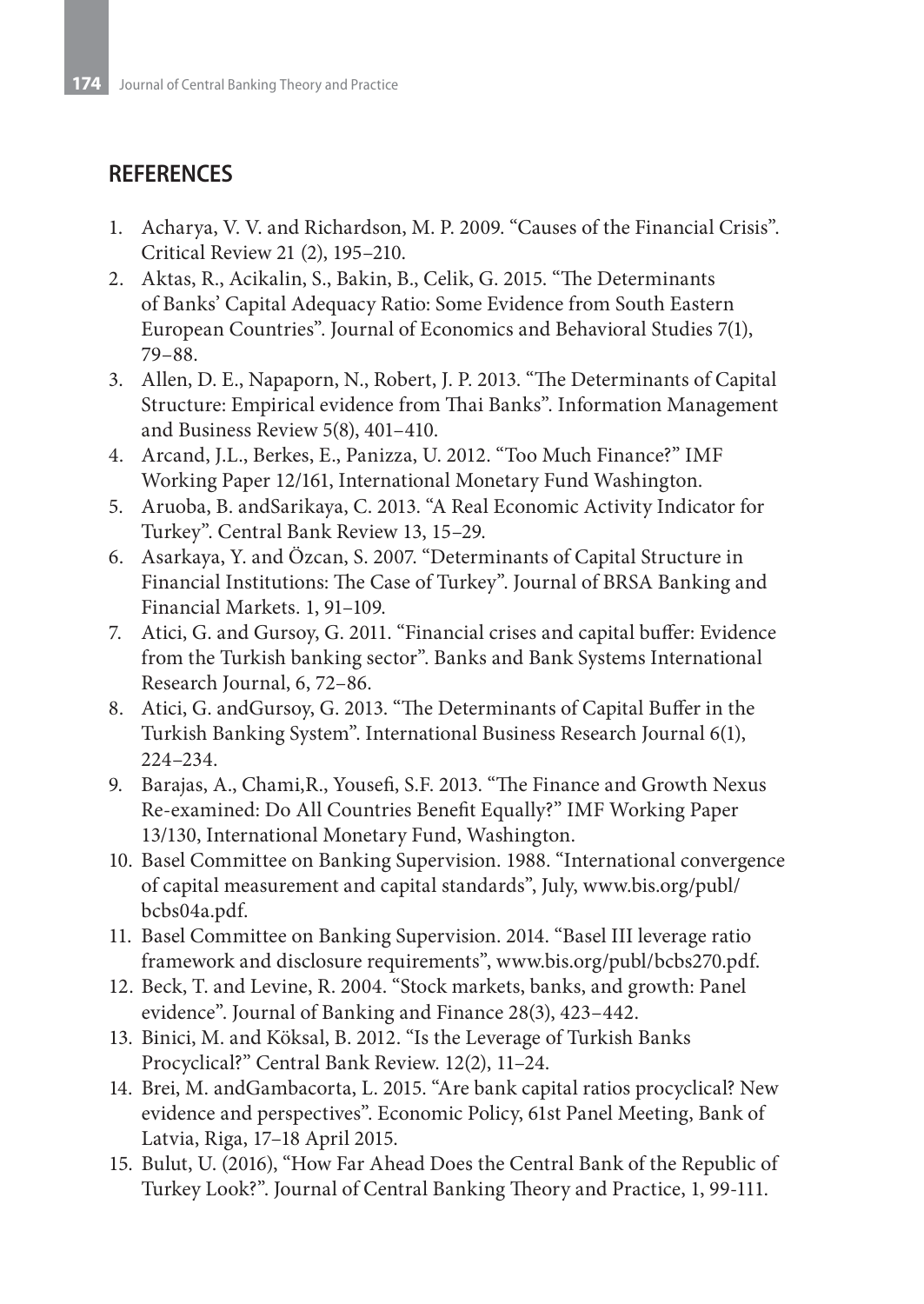- 16. Buyuksalvarci, A. and Abdioglu, H. 2011. "Determinants of capital adequacy ratio in Turkish Banks: A panel data analysis". African Journal of Business Management 5(27), 11199–11209.
- 17. Caliskan, A. 2011."Leverage Behavior of Turkish Banks: How Did They Escape the Global Crisis?"İktisatİşletmeveFinans 26(307), 75–104.
- 18. Coffinet, J, Coudert, V. Pop, A., Pouvelle, C. 2011. Two-Way Interplays between Capital Buffers, Credit and Output: Evidence from French Banks. Banque de France.
- 19. Danielsson, J., Embrechts, P., Goodhart, C., Keating, C., Muennich, F., Renault, O., Shin, H.S. 2001. "An academic response to Basel II", LSE Special Paper.
- 20. Deriantino, E. 2011. Procyclicality of banks' capital buffer and its impact on bank's lending activity in ASEAN countries. Available at SSRN 1894488.
- 21. Fabris, N. (2018)."Challenges for Modern Monetary Policy" Journal of Central Banking Theory and Practice, 2, 5-24.
- 22. Gambacorta, L. and Mistrulli, P.E. 2004. "Does bank capital affect lending behavior?" Journal of Financial Intermediation 13(4), 436–457.
- 23. Gordy, M. and Howells, B. 2006. "Procyclicality in Basel II: Can we treat the disease without killing the patient?" Journal of Financial Intermediation 15, 395–417.
- 24. Gropp, R. and Heider, F. 2010. "The determinants of bank capital structure". Review of Finance 14, 587–622.
- 25. Günay, H. and Kılınç M. 2015. "Credit Market Imperfections and Business Cycle Asymmetries in Turkey". Journal of Empirical Finance34,79–98.
- 26. Insel, A., Soytaş, M.A., Gündüz, S. 2004. "The Direction, Timing and Causality Relationships Between the Cyclical Components of Real and Financial Variables During the Financial Liberalization Period in Turkey". Turkish Economic Association Discussion Paper 2004/1.
- 27. Jokipii, T. andMilne, A.2008. "The cyclical behaviour of European bank capital buffers". Journal of Banking and Finance 32, 1440–1451.
- 28. Juca, M. N., Sousa, A. F. S., Fishlow, A. 2012. "Capital Structure Determinant's of Brazilian and North American Banks". International Journal of Business and Commerce 1(5), 44–63.
- 29. Karmakar, S. and Mok, J. 2015. "Bank Capital and Lending: An Analysis of Commercial Banks in the United States". Economics Letters128, 21–24.
- 30. Kashyap, A.K. and Stein, C. 2004. "Cyclicalimplicatons of the Basel II capitalstandards". Economic Perspectives 28 (1st Quarter).
- 31. Khan, M., Senhadji, A., Smith, B. 2001. "Inflation and Financial Depth". Working Paper 01/44, International Monetary Fund, Washington.
- 32. King, R. and Levine, R. 1993. "Finance and Growth: Schumpeter Might Be Right". The Quarterly Journal of Economics 108(3), 717–737.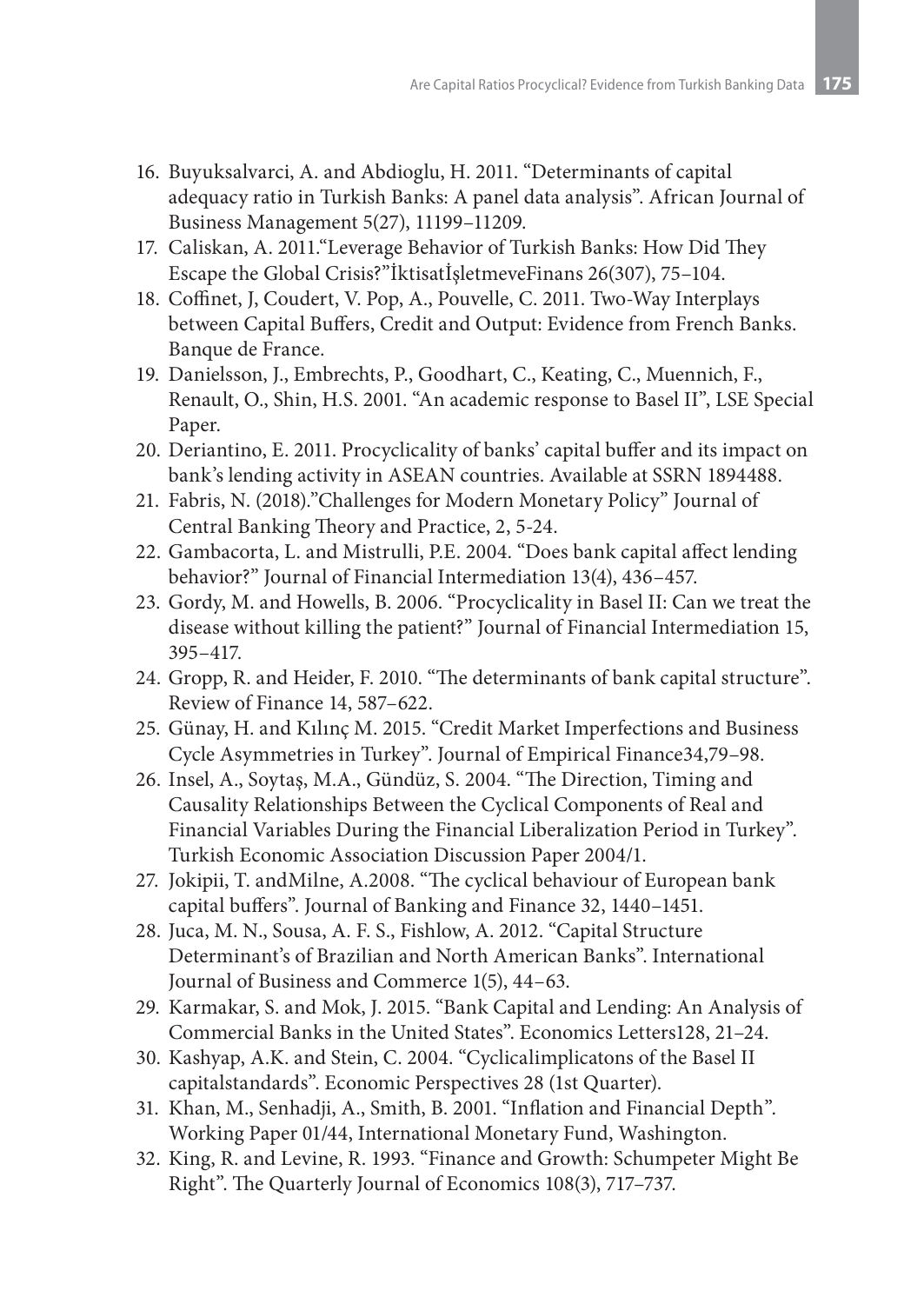- 33. Lemmon, M., Roberts, M., Zender, J. 2008. "Back to the beginning: Persistence and the cross-section of corporate capital structure". Journal of Finance 63(4), 1575–1608.
- 34. Linda, A. 2004. "The Basel Capital Accords and International Mortgage Markets: A Survey of the Literature". Financial Markets, Institutions & Instruments 13(2), 41–108.
- 35. Lindquist, K. 2004. "Banks buffer capital: How important is risk?" Journal of International Money and Finance 23, 493–513.
- 36. Masahiro, K. and Prasad, E. 2011. "Financial Sector Regulation and Reforms in Emerging Markets: An Overview". Financial Sector Reforms in Emerging Markets, edited by Brookings Institution Press. Working Paper No. 16428.
- 37. Nili, M. and Rastad, M. 2007. "Addressing the Growth Failure of the Oil Economies: The Role of Financial Development". Quarterly Journal of Economics and Finance 46(5), 726–740.
- 38. Okuyan, H. A. 2013. "Capital Structure in Turkish Banking System". Ege Academic Review 13(3), 295–302
- 39. Panetta, F., Faeh, T., Grande, G., Ho, C., King, M., Levy, A., Signoretti, M., Zaghini, A. 2009. "An assessment of financial sector rescue programmes". BIS Papers 48.
- 40. Peek, J. and Rosengren, E.S. 1995. "Bank Lending and the Transmission of Monetary Policy". Is Bank Lending Important for the Transmission of Monetary Policy?, edited by Peek, J. and Rosengren, E. S. Federal Reserve Bank of Boston Conference Series 39, 47–68.
- 41. Prasad, Eswar S. 2011. "Role reversal in global finance". Proceedings— Economic Policy Symposium—Jackson Hole, Federal Reserve Bank of Kansas City, 339–390.
- 42. Repullo, R. andSuarez, J. 2012. "The procyclical effects of bank capital regulation". Review of Financial Studies 26, 452–490.
- 43. Romdhane, M. 2012. "The Determinants of Banks' Capital Ratio in Developing Countries: Empirical Evidence from Tunisia". Research Journal of Finance and Accounting, 3(1), 35–46.
- 44. Sahay, R., Čihák, M., N'Diaye, P., Barajas, A., Bi, R., Ayala, D.,Gao, Y.,Kyobe, A., Nguyen, L., Saborowski, C., Svirydzenka, K.,Yousefi, S.Y. 2015."Rethinking Financial Deepening: Stability and Growth in Emerging Markets". Working Paper 15/08, International Monetary Fund, Washington.
- 45. Stolz, S. and Wedow, M..2005. "Banks' regulatory capital buffer and the business cycle: Evidence for German saving and cooperative banks". Discussion Paper Series 2: Banking and Financial Studies. 249–264.
- 46. Twinoburyo, E.N and Odhiambo, N.M. (2017) "Monetary Policy and Economic Growth: A Review of International Literature". Journal of Central Banking Theory and Practice, 2, 123-137.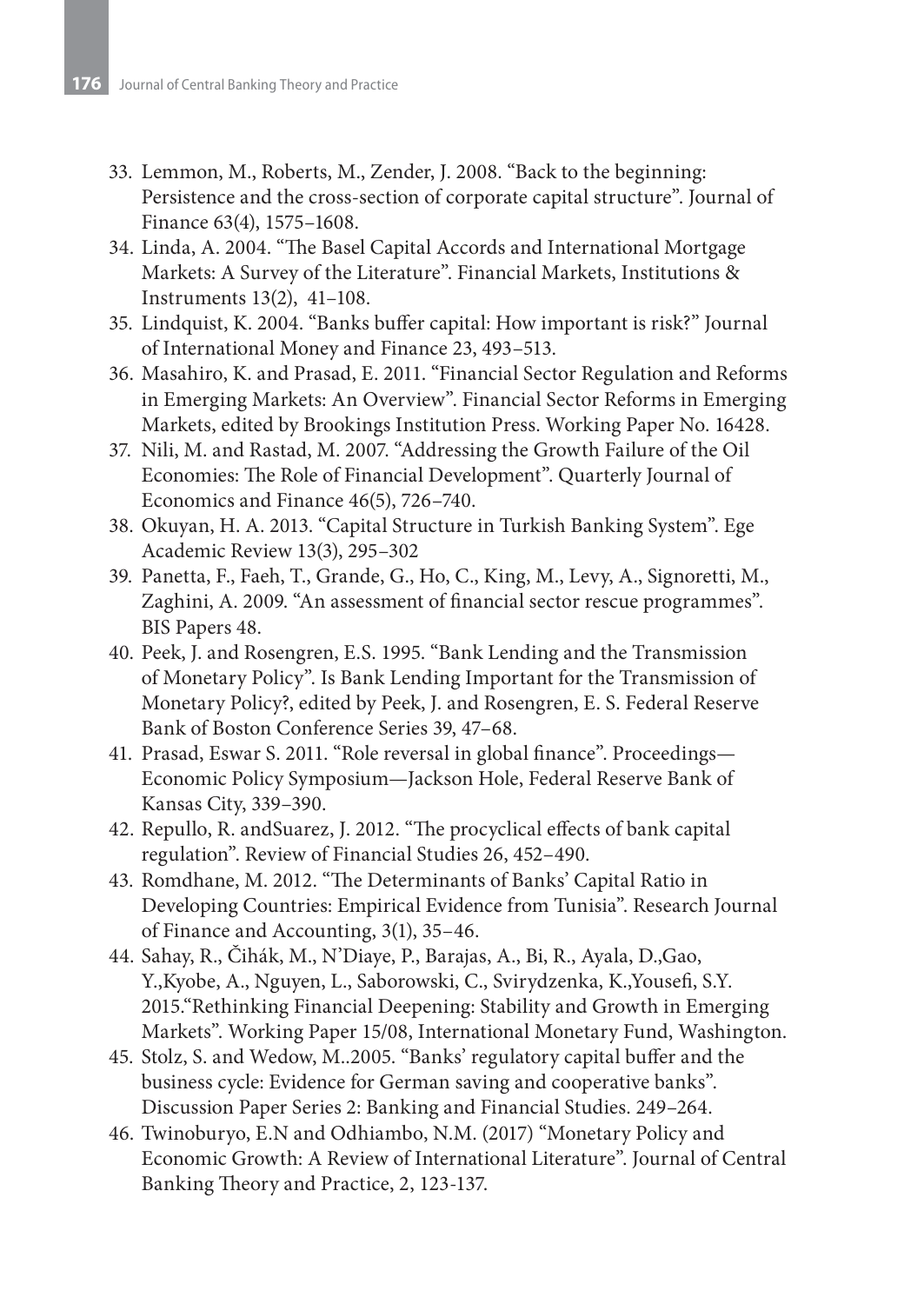- 47. U.S. Department of the Treasury. 2009. "A New Foundation: Rebuilding Financial Regulation and Supervision", White paper
- 48. Vallascas, F. andHagendorff, J. 2013. "The Risk Sensitivity of Capital Requirements: Evidence from an International Sample of Large Banks". Review of Finance, 17(6), 1947–1988.
- 49. Xianlei, D. Liu, J., Hu, B. 2012. "Research on the Relationship of Commercial Bank's Loan Loss Provision and Earning Management and Capital Management", Journal of Service Science and Management 5(2), 48– 78.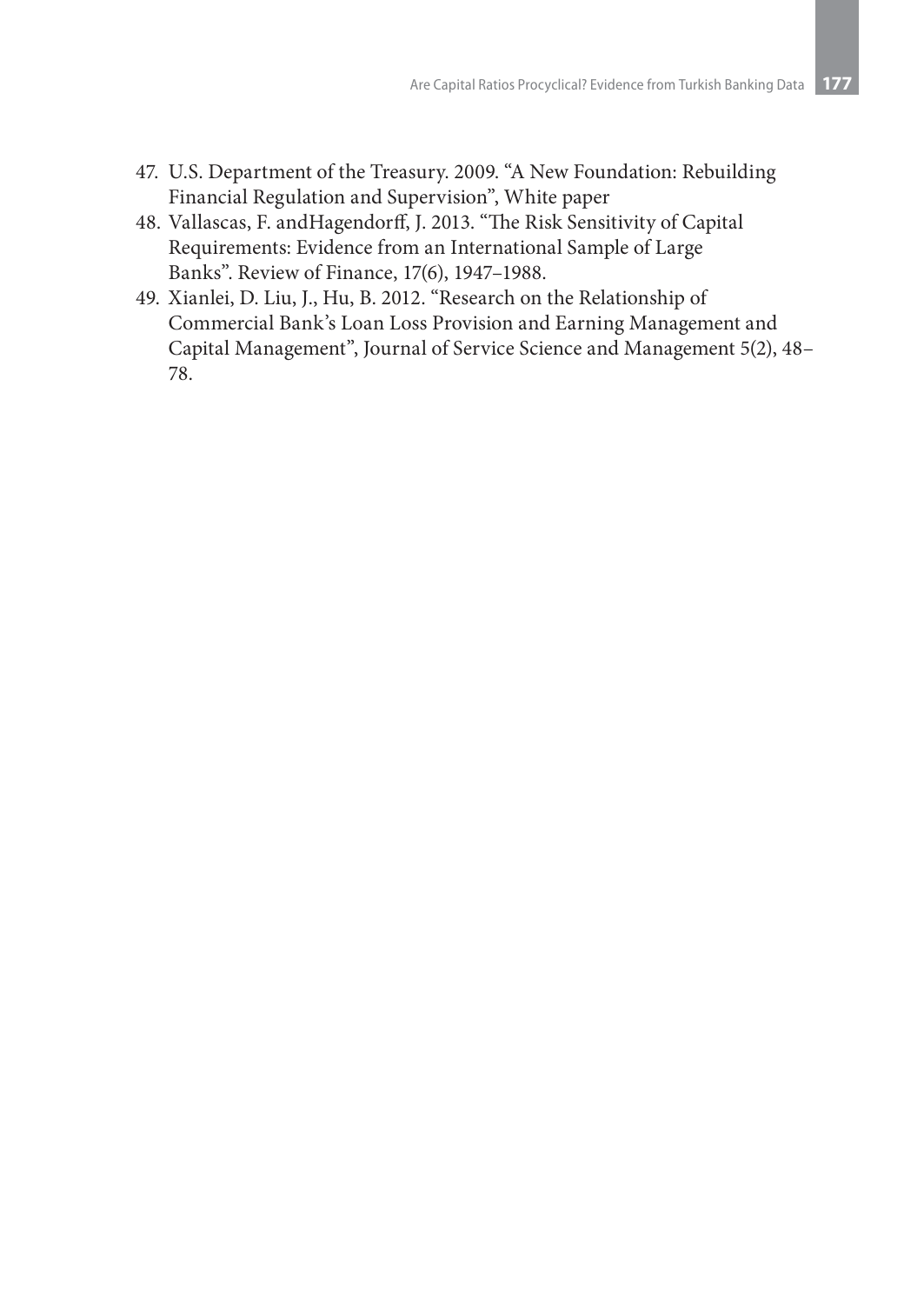| Table 1: Summary Statistics – Turkish Banking Sector & By Type (2001–2015) |     |        |           |                 |         |           |     |         |           |                 |        |           |
|----------------------------------------------------------------------------|-----|--------|-----------|-----------------|---------|-----------|-----|---------|-----------|-----------------|--------|-----------|
|                                                                            |     | TOTAL  |           |                 | PRIVATE |           |     | FOREIGN |           |                 | PUBLIC |           |
|                                                                            | Obs | Mean   | Std. Dev. | Obs             | Mean    | Std. Dev. | Obs | Mean    | Std. Dev. | Obs             | Mean   | Std. Dev. |
| Tier1/RWA                                                                  | 294 | 24.946 | 23.271    | $\overline{2}$  | 23.759  | 12.059    | 154 | 17.004  | 7.334     | R               | 43.606 | 39.236    |
| Tier1/Total Exposure                                                       | 294 | 5.357  | 7.057     | $\overline{2}$  | 5.475   | 4.925     | 154 | 3.365   | 2.475     | $\overline{C}$  | 9.623  | 12.095    |
|                                                                            |     |        |           |                 |         |           |     |         |           |                 |        |           |
| ROA                                                                        | 294 | 1.408  | 3.128     | $\approx$       | 1.55    | 1.608     | 154 | 1.107   | 2.962     | $\approx$       | 1.928  | 4.360     |
| Logarithm of Total Assets                                                  | 294 | 7.134  | 0.762     | $\approx$       | 6.979   | 0.881     | 154 | 7.149   | 0.689     | R               | 7.255  | 0.772     |
| NPLoans-to-Total Loans                                                     | 294 | 7.381  | 12.104    | $\approx$       | 4.004   | 5.146     | 154 | 6.276   | 7.562     | R               | 13.190 | 20.502    |
| Loans-to-Assets                                                            | 294 | 50.150 | 18.578    | $\approx$       | 44.263  | 17.047    | 154 | 52.453  | 16.316    | $\overline{2}$  | 50.972 | 23.175    |
| Ownership                                                                  | 294 | 1.680  | 0.814     | R               |         |           | 154 | 2.234   | 0.975     | R               | $\sim$ | $\circ$   |
| <b>IFRS</b>                                                                | 294 | 0.714  | 0.452     | $\overline{70}$ | 0.714   | 0.452     | 154 | 0.714   | 0.452     | $\overline{70}$ | 0.714  | 0.452     |
| Growth Rate of Nominal GDP                                                 | 294 | 14.521 | 13.621    |                 |         |           |     |         |           |                 |        |           |
| Growth Rate of Real GDP                                                    | 294 | 2.916  | 8.093     |                 |         |           |     |         |           |                 |        |           |
| Credit-to-GDP Gap                                                          | 294 | 2.609  | 9.703     |                 |         |           |     |         |           |                 |        |           |
| Growth Rate of Credits                                                     | 294 | 30.916 | 16.092    |                 |         |           |     |         |           |                 |        |           |

| マクマ            |
|----------------|
|                |
| $\overline{a}$ |
|                |
| Ï<br>l         |
|                |
| ۱              |
|                |
|                |
| I              |
|                |
|                |
|                |
|                |
|                |
|                |
|                |
|                |
|                |
|                |
|                |
|                |
|                |
|                |
|                |
|                |
| á              |
| ś              |

SOURCE: Turkish Bankers Association data base, Central Bank of Turkey data base SOURCE: Turkish Bankers Association data base, Central Bank of Turkey data base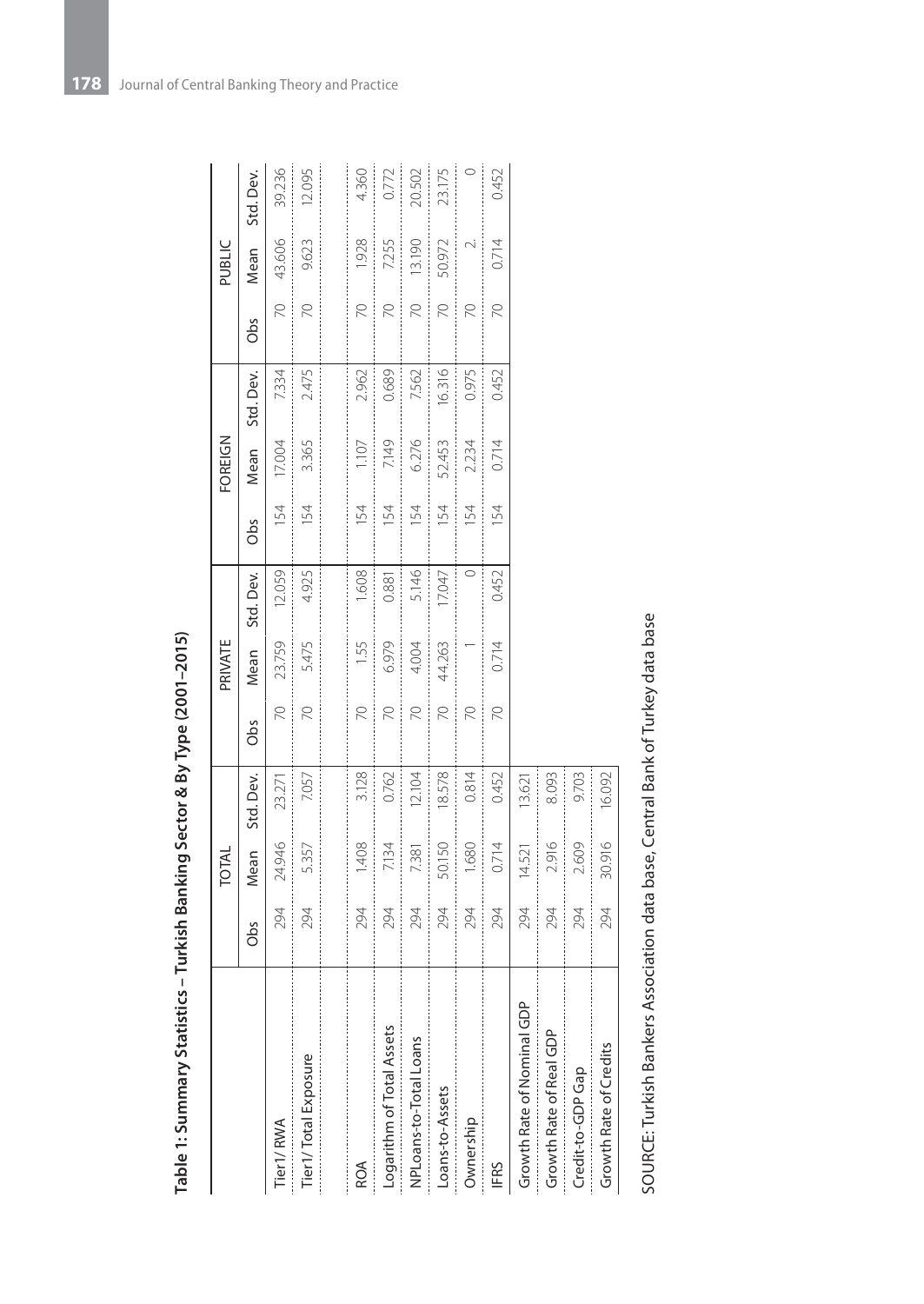|                                                     |                                                                              | NOMINAL GDP GROWTH |                                                                                     |                                                                                                  | REAL GDP GROWTH                        |                                                                        |                                                                            | CREDIT TO GDP GAP                                                                                                                                              |                                                                  |                                              | CREDIT GROWTH         |                                                                                                                                                                                                                                                                                                                                   |
|-----------------------------------------------------|------------------------------------------------------------------------------|--------------------|-------------------------------------------------------------------------------------|--------------------------------------------------------------------------------------------------|----------------------------------------|------------------------------------------------------------------------|----------------------------------------------------------------------------|----------------------------------------------------------------------------------------------------------------------------------------------------------------|------------------------------------------------------------------|----------------------------------------------|-----------------------|-----------------------------------------------------------------------------------------------------------------------------------------------------------------------------------------------------------------------------------------------------------------------------------------------------------------------------------|
|                                                     | Coef.                                                                        | Std. Err.          | P > Z                                                                               | Coef.                                                                                            | Std. Err.                              | $\geq$                                                                 | Coef.                                                                      | Std. Err.                                                                                                                                                      | $\geq$                                                           | Coef.                                        | Std. Err.             | P > Z                                                                                                                                                                                                                                                                                                                             |
| $\overline{\mathsf{C}}$<br>Lagged Dependent Variabl | 0.514                                                                        | 0.004              | 0.000                                                                               | 0.514                                                                                            | 0.008                                  | 0.000                                                                  | 0.519                                                                      | 0.009                                                                                                                                                          | 0.000                                                            | 0.502                                        | 0.007                 | 0.000                                                                                                                                                                                                                                                                                                                             |
| ROA                                                 |                                                                              | 0.085              | 0.005                                                                               | 0.299                                                                                            |                                        |                                                                        |                                                                            | 0.101                                                                                                                                                          | 0.007                                                            | 0.270                                        | 0.056                 |                                                                                                                                                                                                                                                                                                                                   |
| Logarithm of Total Assets                           | $\begin{array}{c c} 238 \\ 0269 \\ 0414 \\ 050 \\ 067 \\ \hline \end{array}$ | 0.651              | 0.679                                                                               |                                                                                                  | $\frac{0.064}{1.270}$                  | $rac{0.000}{0.716}$                                                    | $\begin{array}{c c} 0.772 \\ 0.964 \\ 0.49 \\ 0.060 \\ \hline \end{array}$ | 0.406                                                                                                                                                          | 0.018                                                            |                                              | 0.876                 | $\begin{array}{c c} 0.000 \\ -0.384 \\ -0.000 \\ -0.028 \\ -0.538 \\ -0.000 \\ -0.000 \\ -0.000 \\ -0.000 \\ -0.000 \\ -0.000 \\ -0.000 \\ -0.000 \\ -0.000 \\ -0.000 \\ -0.000 \\ -0.000 \\ -0.000 \\ -0.000 \\ -0.000 \\ -0.000 \\ -0.000 \\ -0.000 \\ -0.000 \\ -0.000 \\ -0.000 \\ -0.000 \\ -0.000 \\ -0.000 \\ -0.000 \\ -$ |
| NPLoans-to-Total Loans                              |                                                                              | $0.032$<br>$0.027$ |                                                                                     |                                                                                                  |                                        |                                                                        |                                                                            |                                                                                                                                                                |                                                                  |                                              |                       |                                                                                                                                                                                                                                                                                                                                   |
| Loans-to-Assets                                     |                                                                              | ĺ                  | $\begin{array}{c c} 0.000 \\ 0.014 \\ 0.010 \\ 0.480 \\ 0.480 \\ 0.000 \end{array}$ | $\begin{array}{c c}\n 0.462 \\ \hline\n 0.426 \\ \hline\n 0.090 \\ \hline\n 1.146\n \end{array}$ | $\frac{0.032}{0.018}$<br>$\frac{1}{1}$ | $\begin{tabular}{c} 0.000 \\ 0.000 \\ 0.703 \\ 0.263 \\ \end{tabular}$ |                                                                            | $\frac{0.031}{0.026}$                                                                                                                                          | $\begin{array}{c c} 0.000 \\ \hline 0.019 \\ \hline \end{array}$ | $-0.762$<br>$-0.472$<br>$-0.056$<br>$-0.056$ | $\frac{0.036}{0.025}$ |                                                                                                                                                                                                                                                                                                                                   |
| Ownership                                           |                                                                              | 3.023              |                                                                                     |                                                                                                  | $3.023$                                |                                                                        |                                                                            | 1.964                                                                                                                                                          | $\begin{array}{c} 0.811 \\ -0.811 \end{array}$                   | $\vdots$                                     |                       |                                                                                                                                                                                                                                                                                                                                   |
| IFRS                                                |                                                                              | 0.608              |                                                                                     | $-0,679$<br>0.127                                                                                | 0.606                                  |                                                                        |                                                                            | 0.627<br>$\begin{array}{c} \begin{array}{c} \begin{array}{c} \begin{array}{c} \end{array} \\ \begin{array}{c} \end{array} \end{array} \end{array} \end{array}$ | 0.016                                                            | $3.049$<br>0.162                             | $\frac{0.373}{0.014}$ |                                                                                                                                                                                                                                                                                                                                   |
| Business Cycle Variable                             |                                                                              | 0.007              |                                                                                     |                                                                                                  | 0.011                                  | 0.000                                                                  | $-0.115$                                                                   | 0.008                                                                                                                                                          | 0.000                                                            |                                              |                       |                                                                                                                                                                                                                                                                                                                                   |
| AR(2)                                               |                                                                              | 0.7275             |                                                                                     |                                                                                                  | 0.6724                                 |                                                                        |                                                                            | 0.7022                                                                                                                                                         |                                                                  |                                              | 0.6998                |                                                                                                                                                                                                                                                                                                                                   |
|                                                     |                                                                              |                    |                                                                                     |                                                                                                  |                                        |                                                                        |                                                                            |                                                                                                                                                                |                                                                  |                                              |                       |                                                                                                                                                                                                                                                                                                                                   |

| l             |
|---------------|
|               |
|               |
|               |
| Fire 4 / City |
| $\frac{1}{2}$ |
|               |
|               |
|               |
|               |
|               |
| ١             |
|               |
|               |
|               |
|               |
| ミニュー・コーン      |
|               |
| Ï<br>l        |
|               |

The sample period is 2001-2015. All estimations are on the Arellano-Bover /Blundell-Bond system. The sample period is 2001-2015. All estimations are on the Arellano-Bover /Blundell-Bond system.

# Table 2b: The Panel Regression Results - TIER 1/Total Exposure - Normal Times **Table 2b: The Panel Regression Results – TIER 1/Total Exposure –Normal Times**

|                                                    |                     | NOMINAL GDP GROWTH |            |                                                                                                                                                                   | REAL GDP GROWTH        |                                                                    |                         | CREDIT TO GDP GAP |                        |          | CREDIT GROWTH |                                                                                                                                                                |
|----------------------------------------------------|---------------------|--------------------|------------|-------------------------------------------------------------------------------------------------------------------------------------------------------------------|------------------------|--------------------------------------------------------------------|-------------------------|-------------------|------------------------|----------|---------------|----------------------------------------------------------------------------------------------------------------------------------------------------------------|
|                                                    | Coef.               | Std. Err.          | P > Z      | Coef.                                                                                                                                                             | Std. Err.              | P > Z                                                              | Coef.                   | Std. Err.         | P > Z                  | Coef.    | Std. Err.     | P > Z                                                                                                                                                          |
| $\overline{\mathsf{C}}$<br>Lagged Dependent Variab | 0.827               | 0.008              | 0.000      | 0.806                                                                                                                                                             | 0.011                  | 0.000                                                              | 0.819                   | 0.012             | 0.000                  | 0.819    | 0.012         | 0.000                                                                                                                                                          |
| <b>ROA</b>                                         | $\overline{=}$      | 0.048              | 0.020<br>Ì | 0.072                                                                                                                                                             | 0.063                  | 0.250                                                              | 0.159                   | 0.033             | 0.000<br>$\frac{1}{2}$ | 0.087    | 0.039         | $\begin{array}{c} \begin{array}{c} \begin{array}{c} \begin{array}{c} \end{array} \end{array} \\ \begin{array}{c} \end{array} \end{array} \end{array}$<br>0.026 |
| Logarithm of Total Assets                          | $\frac{491}{0.010}$ | 0.422              | 0.244      | $-0.826$<br>İ                                                                                                                                                     | 0.524                  | 0.115                                                              | $-0.057$<br>i<br>!<br>! | 0.365             | 0.875                  | 0.027    |               |                                                                                                                                                                |
| NPL                                                |                     | 0.006              | 0.097      | $-0.003$<br>$\begin{array}{c} \begin{array}{c} \begin{array}{c} \begin{array}{c} \end{array} \end{array} \\ \begin{array}{c} \end{array} \end{array} \end{array}$ | 0.007<br>$\ddot{}}$    | 0.000<br>$\begin{array}{c} \frac{1}{2} \\ \frac{1}{2} \end{array}$ | $-0.007$                | 0.007             | 0.000                  | 0.006    | 0.127         |                                                                                                                                                                |
| Credits/Assets                                     |                     | 0.006              | 0.000      | 0.035                                                                                                                                                             | 0.009                  | 0.000                                                              | 0.045                   | 0.007             | 0.000                  | 0.043    | 0.008         | 0.834<br>0.328<br>0.000                                                                                                                                        |
| Ownership                                          | $-0.295$            | 0.132              | 0.025      | $-0.163$<br>$\frac{1}{2}$                                                                                                                                         | 0.376                  | 0.005                                                              | $-0.345$                | 0.133             | 0.010 <sup>1</sup>     | $-0.339$ | 0.135         |                                                                                                                                                                |
| <b>IFRS</b>                                        | $-1.372$            | 0.261              | 0.000      | $-1.065$                                                                                                                                                          | 0.376                  | 0.005<br>$\vdots$                                                  | $-1.728$                | 0.154             | 0.000                  | $-1.260$ | 0.251         | $\frac{1}{2}$<br>0.000                                                                                                                                         |
| Business Cycle Variable                            | 0.010               | 0.004              | 0.004      | $-0.001$                                                                                                                                                          | 0.004<br>$\frac{1}{2}$ | 0.743                                                              | $-0.013$                | 0.003<br>$\vdots$ | 0.000                  | 0.006    | 0.007         | 0.389                                                                                                                                                          |
| AR <sub>(2)</sub>                                  |                     | 0.2343             |            |                                                                                                                                                                   | 0.2443                 |                                                                    |                         | 0.2325            |                        |          | 0.2360        |                                                                                                                                                                |
|                                                    |                     |                    |            |                                                                                                                                                                   |                        |                                                                    |                         |                   |                        |          |               |                                                                                                                                                                |